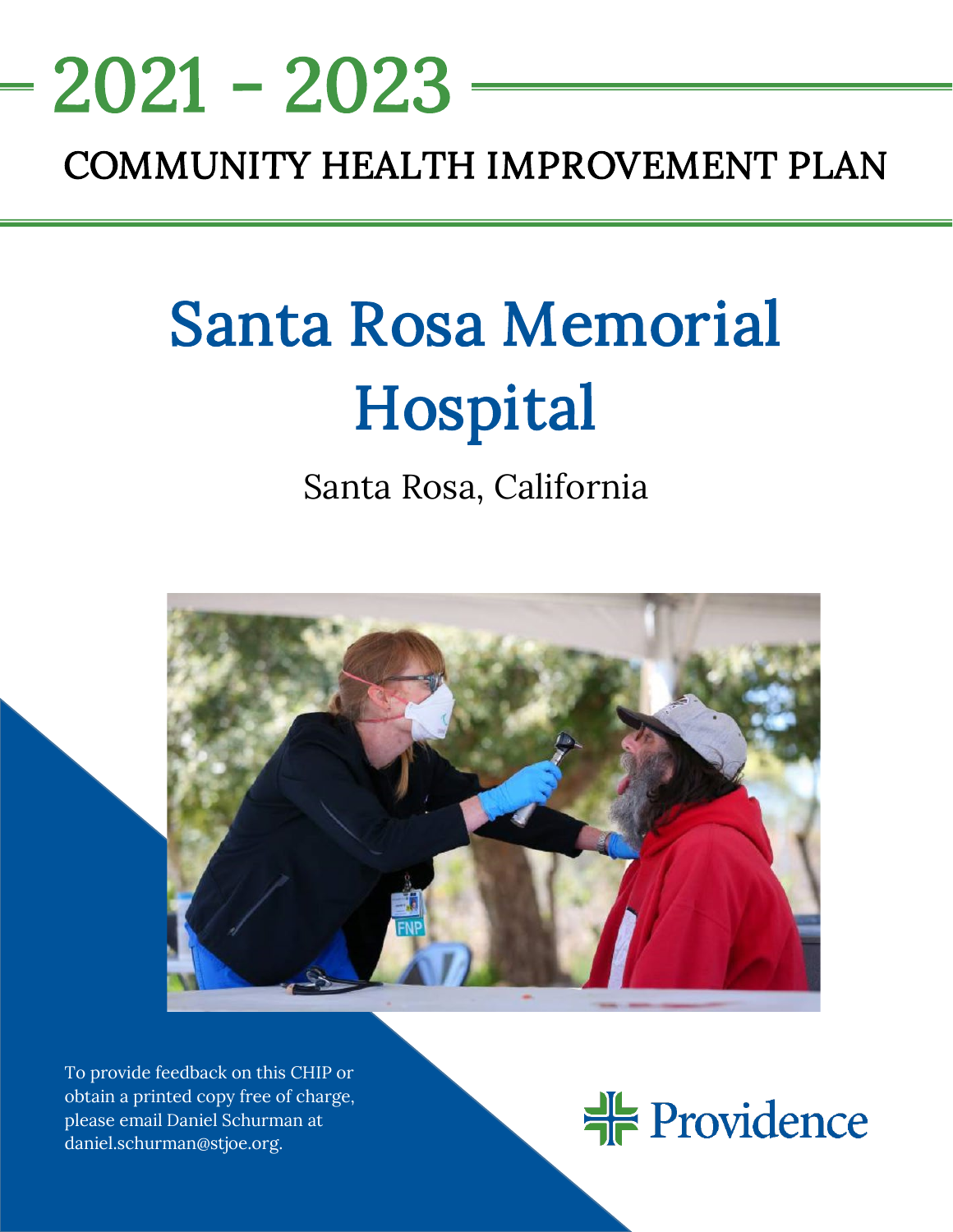# CONTENTS

| Addressing the Needs of the Community: 2021-2023 Key Community Benefit Initiatives and |
|----------------------------------------------------------------------------------------|
|                                                                                        |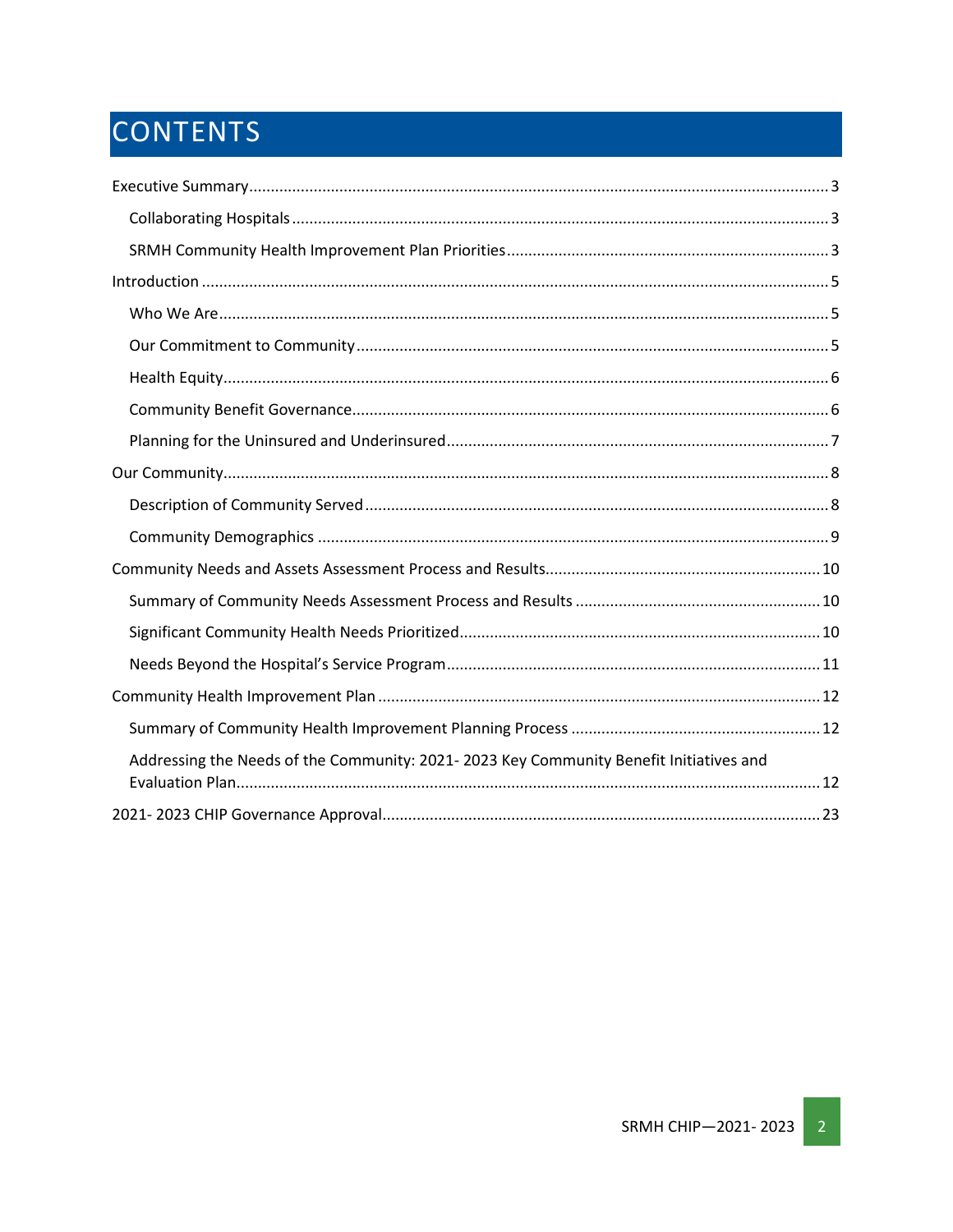# <span id="page-2-0"></span>EXECUTIVE SUMMARY

Providence continues its Mission of service in Sonoma County through Santa Rosa Memorial Hospital. Santa Rosa Memorial Hospital (SRMH) is an acute-care hospital with 338 licensed beds, founded in 1950 and located in Santa Rosa, CA. The hospital's service area is the entirety of Sonoma County including 495,319 people.

Santa Rosa Memorial Hospital dedicates resources to improve the health and quality of life for the communities it serves, with special emphasis on the needs of the economically poor and vulnerable. During the most recent fiscal year, the hospital provided \$56,167,986 in Community Benefit in response to unmet needs.

The Community Health Needs Assessment (CHNA) is an opportunity for Santa Rosa Memorial Hospital to engage the community every three years with the goal of better understanding community strengths and needs. The results of the CHNA are used to guide and inform efforts to better address the needs of the community. Through a mixed-methods approach using quantitative and qualitative data, the CHNA process relied on several sources of information to identify community needs. The community information collected includes state and national public health data, qualitative data from interviews with stakeholders, and hospital utilization data.

## <span id="page-2-1"></span>Collaborating Hospitals

Santa Rosa Memorial Hospital and Petaluma Valley Hospital collaborated to complete the 2021-2023 Community Health Improvement Plan for their shared service area.

### <span id="page-2-2"></span>SRMH Community Health Improvement Plan Priorities

As a result of the findings of our [2020 CHNA](https://www.providence.org/about/annual-report/chna-and-chip-reports) and through a prioritization process aligned with our Mission, resources, and hospital strategic plan, SRMH will focus on the following areas for its 2021-2023 Community Benefit efforts:

#### PRIORITY 1: HOUSING INSTABILITY & HOMELESSNESS

The cost of living in Sonoma County outpaces the income for many people in the community, making it challenging for families to meet their basic needs. Those most impacted by housing stability and affordability are the Latino/a community due to income inequities; youth experiencing homelessness, especially those identifying as LGBTQ+; and older adults whose fixed income limits their ability to afford local housing prices.

#### PRIORITY 2: MENTAL HEALTH & SUBSTANCE USE SERVICES

Accessing quality mental health and substance use services can be a challenge for many. Trauma from the recent fires, COVID-19, and the current political climate contribute to the community mental health needs. There is a need for more mental health and substance use disorder treatment services, as well as more case management services and bilingual and bicultural mental health providers.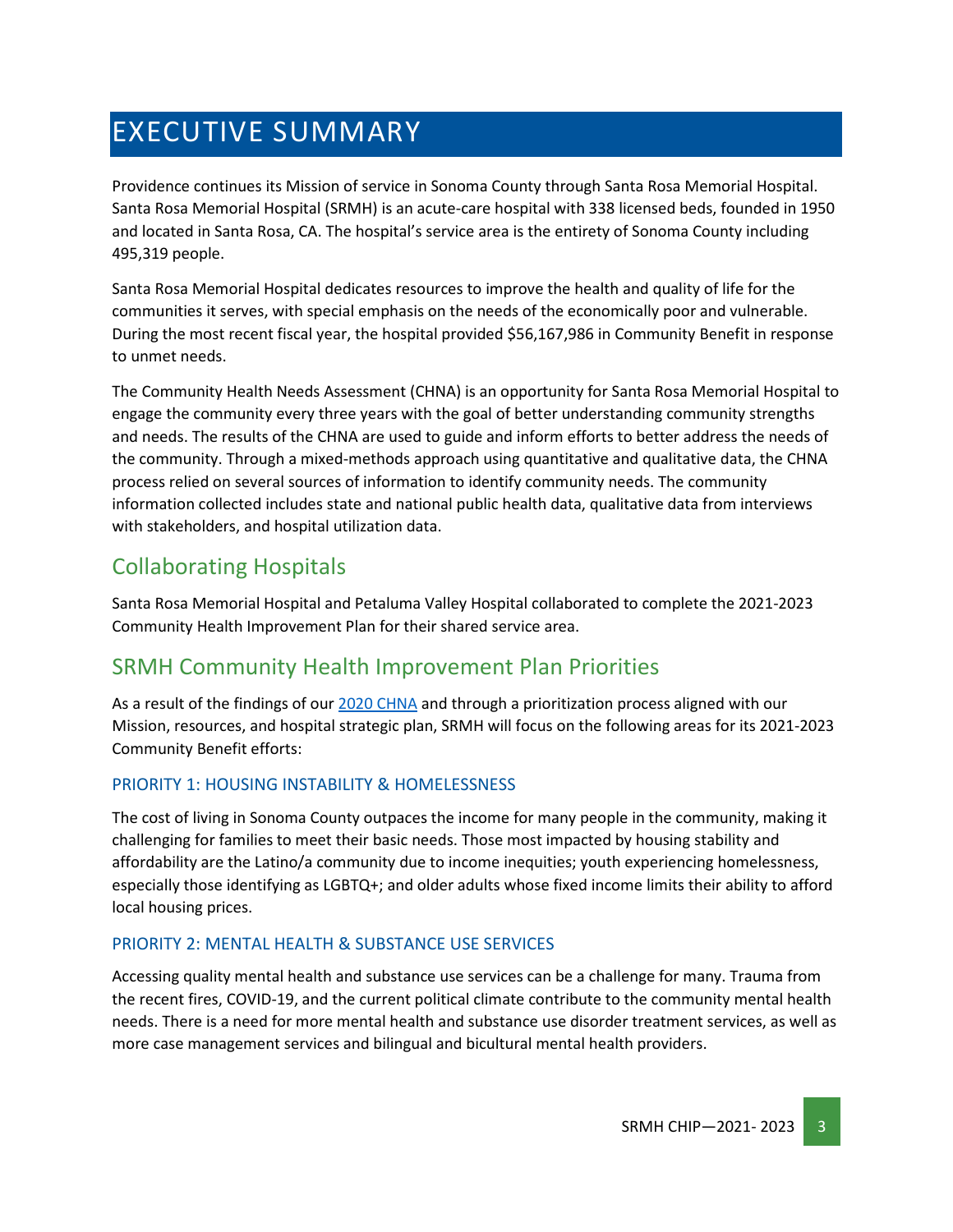#### PRIORITY 3: HEALTH EQUITY: RACISM AND DISCRIMINATION

Racism and discrimination affect Black, Brown, Indigenous, and People of Color (BBIPOC) from accessing education and job opportunities and affordable housing. Xenophobia and racism negatively affect the mental health and economic security of the Latino/a community in Sonoma County.

#### PRIORITY 4: ACCESS TO HEALTH CARE

Residents of Sonoma County experience barriers to accessing primary and specialty care. There is a need for more affordable health care, case management resources, and culturally responsive and linguistically appropriate health care services. Cost of care, transportation, language, and documentation status are barriers to people receiving the care they need.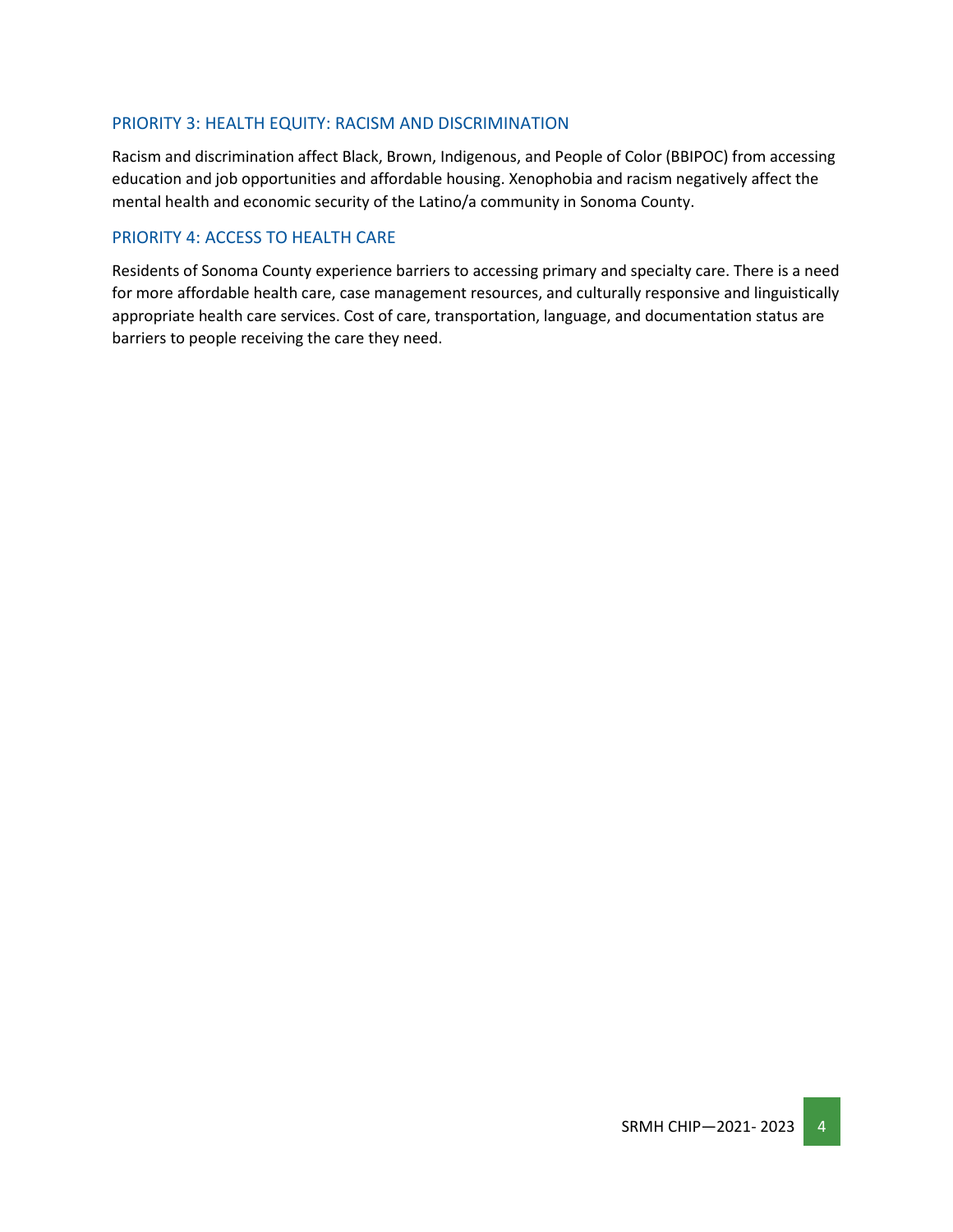# <span id="page-4-0"></span>INTRODUCTION

### <span id="page-4-1"></span>Who We Are

| <b>Our Mission</b> | As expressions of God's healing love, witnessed through the ministry of Jesus,<br>we are steadfast in serving all, especially those who are poor and vulnerable. |
|--------------------|------------------------------------------------------------------------------------------------------------------------------------------------------------------|
| <b>Our Vision</b>  | Health for a Better World.                                                                                                                                       |
| <b>Our Values</b>  | Compassion — Dignity — Justice — Excellence — Integrity                                                                                                          |

Part of a larger healthcare system known as Providence, Santa Rosa Memorial Hospital (SRMH) and Petaluma Valley Hospital (PVH) are part of a countywide ministry, Providence Sonoma County, that includes two hospitals, urgent care facilities, hospice, home health services, and other facilities for treating the healthcare needs of the community in Sonoma County.

SRMH is an acute-care hospital founded in 1950 and located in Santa Rosa, CA. The hospital has 338 licensed beds, and a campus that is approximately 5 acres in size with additional off-site facilities throughout Sonoma County. SRMH has a staff of more than 2,000 caregivers (employees) and professional relationships with more than 430 local physicians. As the designated Level II Regional Trauma Center for Sonoma, Mendocino, Napa and Lake counties, Santa Rosa Memorial Hospital provides a wide range of specialty services including critical care, cardiovascular care, stroke care, women's and children's services, cancer care, and orthopedics. The hospital is home to the Norma & Evert Person Heart & Vascular Institute and the UCSF Neonatal Intensive Care Nursery.

In addition, both SRMH and PVH offer a variety of community-based programs such as a free mobile health clinic, a mobile dental clinic, a fixed-site dental clinic, health promotions, school-based behavioral health, and the CARE Network. These programs and services offered to the community are designed to meet the needs of underserved populations and focus on health equity, primary prevention, health promotion and community building.

### <span id="page-4-2"></span>Our Commitment to Community

Providence Sonoma County dedicates resources to improve the health and quality of life for the communities it serves, with special emphasis on the needs of the economically poor and vulnerable. During the most recent fiscal year, SRMH provided \$56,167,986 in Community Benefit<sup>1</sup> in response to unmet needs. Our service area also includes Providence Medical Group, Providence Home Care Network, and multiple urgent care facilities.

SRMH and PVH further demonstrate organizational commitment to the CHNA through the allocation of staff time, financial resources, and participation and collaboration to address community identified needs. The Sonoma County Community Health Investment Manager, Dan Schurman, is responsible

 $<sup>1</sup>$  Per federal reporting and guidelines from the Catholic Health Association.</sup>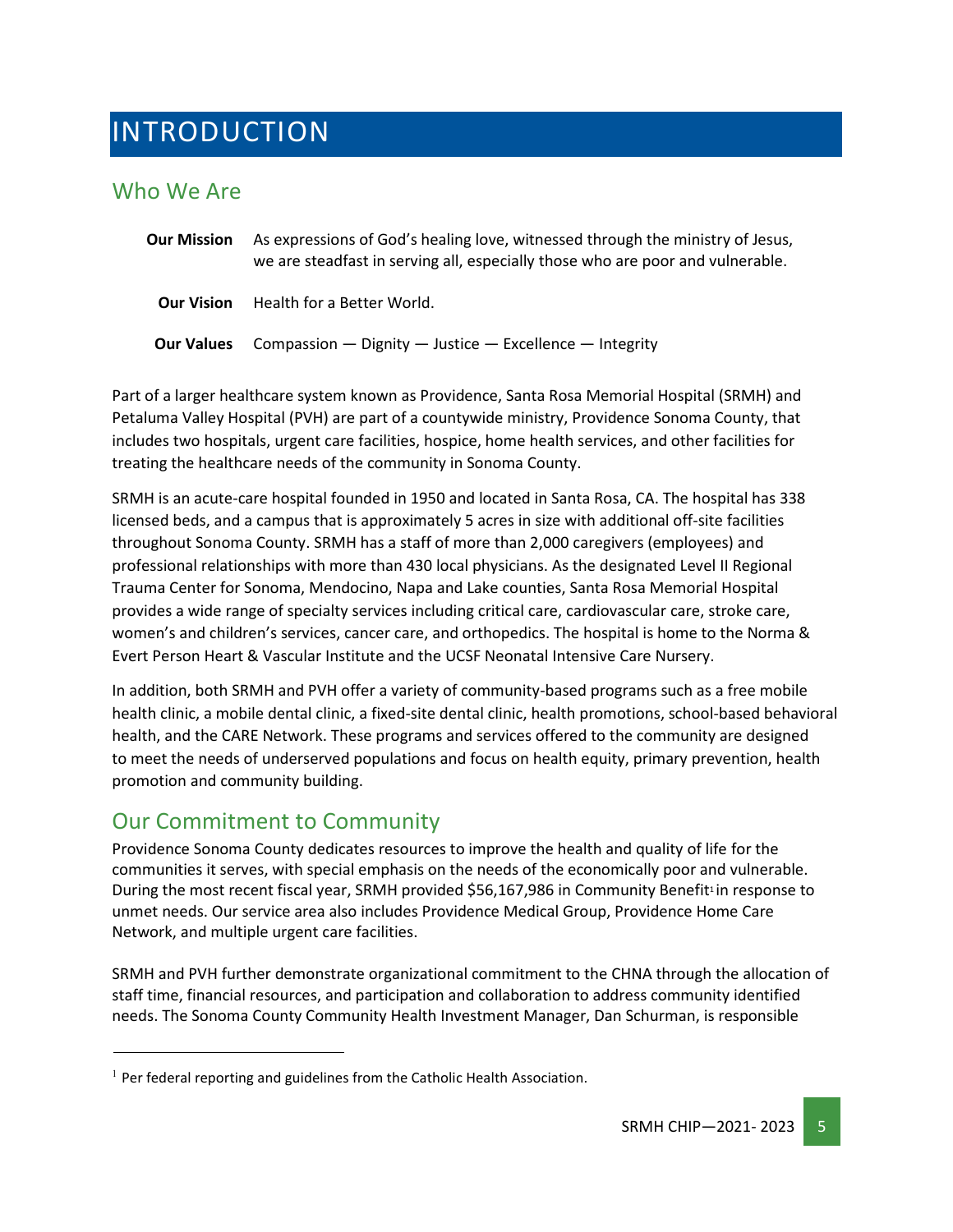for ensuring compliance with Federal 501r requirements as well as providing the opportunity for community leaders and internal hospital leadership, physicians, and others to work together in planning and implementing the resulting Community Health Improvement Plan (CHIP).

# <span id="page-5-0"></span>Health Equity

At Providence, we acknowledge that all people do not have equal opportunities and access to living their fullest, healthiest lives due to systems of oppression and inequities. We are committed to ensuring health equity for all by addressing the underlying causes of racial and economic inequities and health disparities. Our Vision is "Health for a Better World," and to achieve that we believe we must address not only the clinical care factors that determine a person's length and quality of life, but also the social and economic factors, the physical environment, and the health behaviors that all play an active role in determining health outcomes.

To ensure that equity is foundational to our CHIP, we have developed an equity framework that outlines the best practices that each of our hospital will implement when completing a CHIP. These practices include, but are not limited to the following:

#### *Figure 1. Best Practices for Centering Equity in the CHIP*



Address root causes of inequities by utilizing evidence-based and leading practices

Explicitly state goal of reducing health disparities and social inequities



Reflect our values of justice and dignity



Leverage community strengths

# <span id="page-5-1"></span>Community Benefit Governance

Santa Rosa Memorial Hospital (SRMH) demonstrates organizational commitment to the community benefit process through the allocation of staff time, financial resources, and participation and collaboration with community partners. The Northern California Regional Director of Community Health Investment and the local Community Health Investment Program Manager are responsible for coordinating implementation of State and Federal 501r requirements.

The Community Benefit Committee (CBC) is the board appointed oversight committee of the Community Health Investment department in Sonoma County. The CBC is composed of Santa Rosa Memorial Hospital and Petaluma Valley Hospital community board members, internal Providence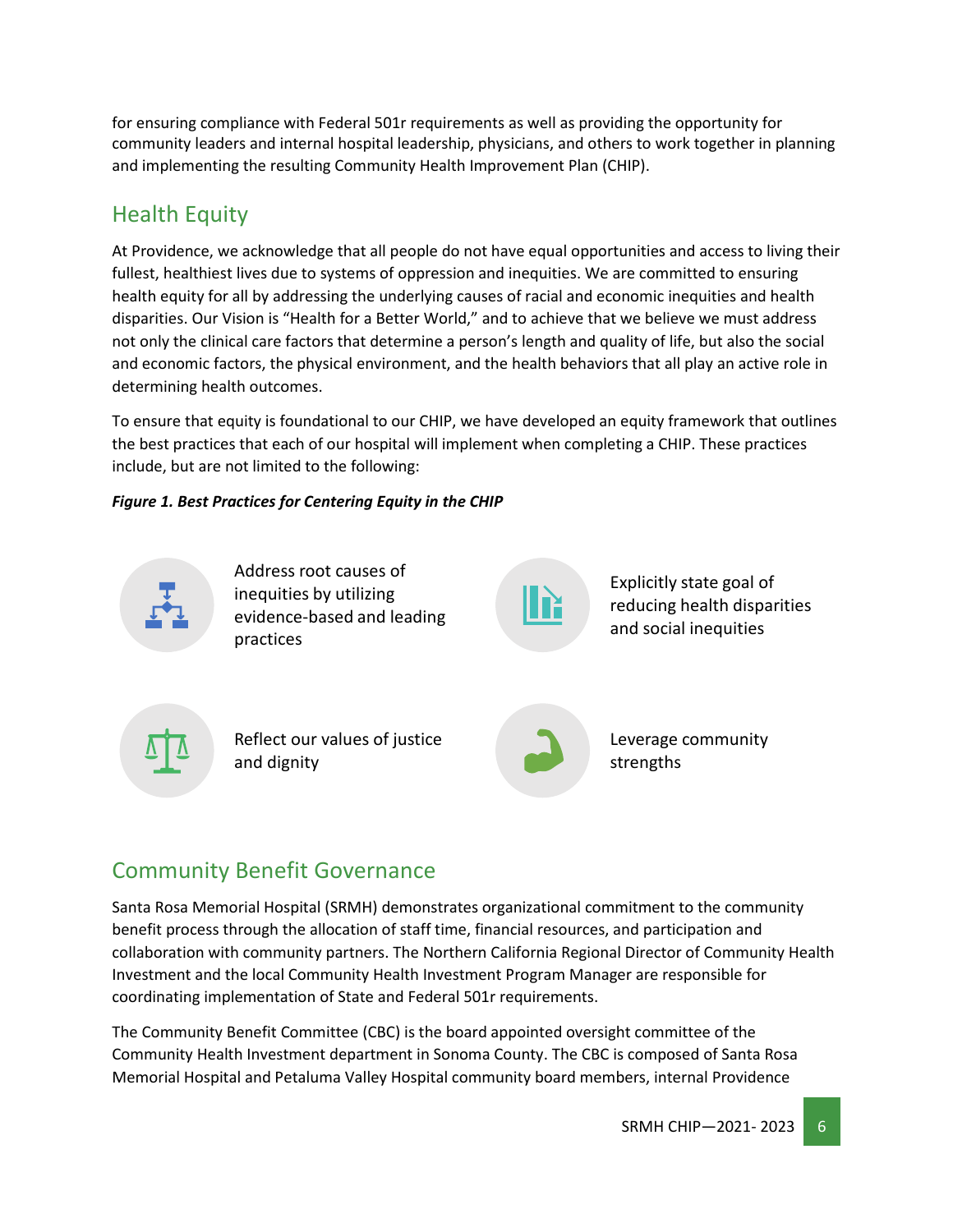stakeholders and staff, external community stakeholders representing subject matter experts and community constituencies (i.e., faith based, FQHC's, mental health, homeless services, and education). The Community Benefit Committee reviewed the data collected in the 2020 Community Health Needs Assessment process to identify and prioritize the top health-related needs in Sonoma County for this 2021-2023 CHIP. The committee also oversees and governs budget, investments, populations of focus, and community-wide engagement.

### <span id="page-6-0"></span>Planning for the Uninsured and Underinsured

Our Mission is to provide quality care to all our patients, regardless of ability to pay. We believe that no one should delay seeking needed medical care because they lack health insurance. That is why Santa Rosa Memorial Hospital (SRMH) has a Financial Assistance Program (FAP) that provides free or discounted services to eligible patients.

One way SRMH informs the public of FAP is by posting notices. Notices are posted in high volume inpatient and outpatient service areas. Notices are also posted at locations where a patient may pay their bill. Notices include contact information on how a patient can obtain more information on financial assistance as well as where to apply for assistance. These notices are posted in English and Spanish and any other languages that are representative of 5% or greater of patients in the hospital's service area. All patients who demonstrate lack of financial coverage by third party insurers are offered an opportunity to complete the Patient Financial Assistance Application and are offered information, assistance, and referral as appropriate to government sponsored programs for which they may be eligible. For information on our Financial Assistance Program [click](https://www.stjosephhealth.org/patients-visitors/billing-payment/) [here](https://www.stjosephhealth.org/patients-visitors/billing-payment/).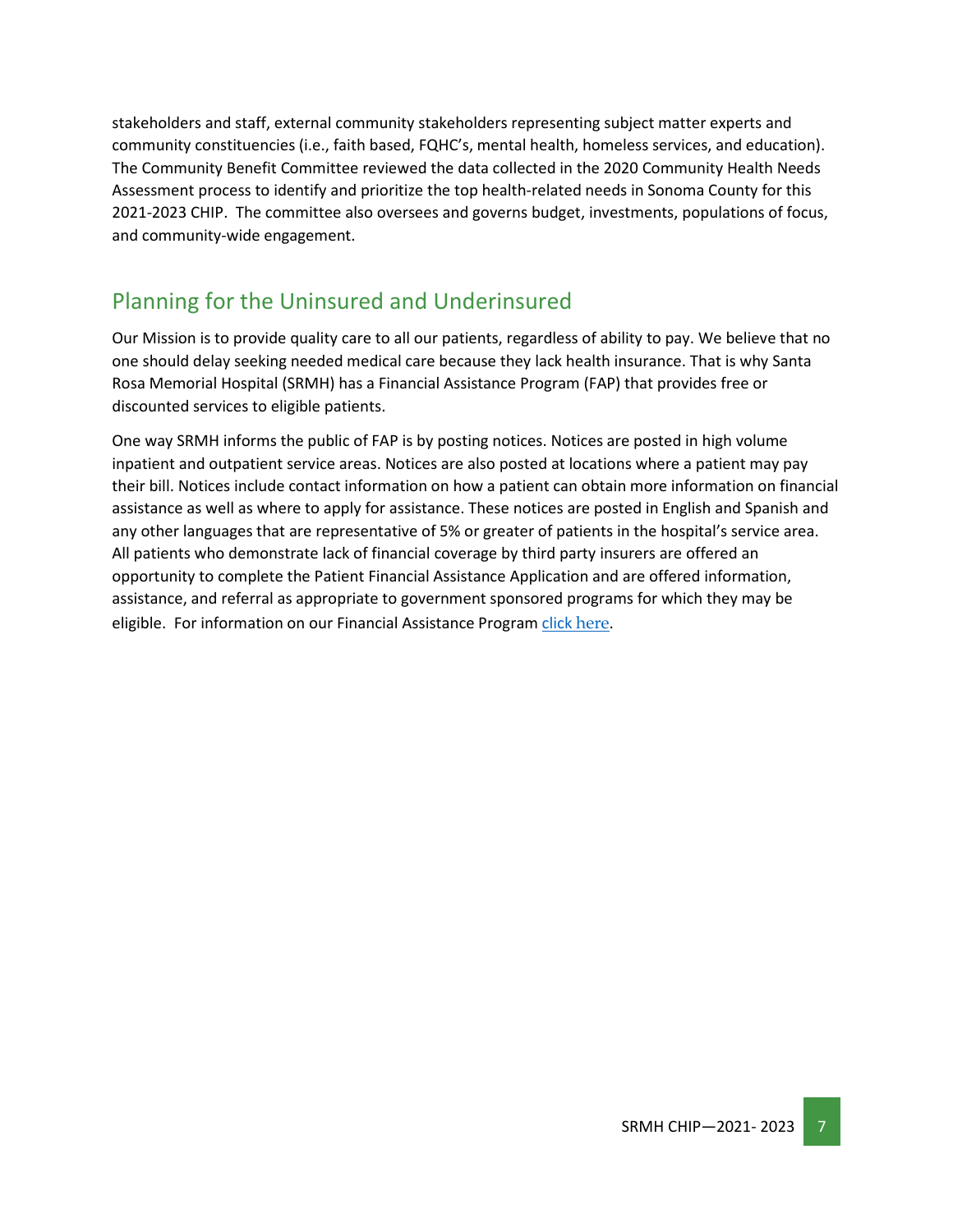# <span id="page-7-0"></span>OUR COMMUNITY

# <span id="page-7-1"></span>Description of Community Served

Santa Rosa Memorial Hospital and Petaluma Valley Hospital provides Sonoma County communities with access to advanced care and advanced caring. The hospitals' service area is Sonoma County and includes a population of approximately 495,000 people.

*Figure 2. Santa Rosa Memorial Hospital and Petaluma Valley Hospital Service Area*



The high need area includes census tracts identified based upon lower life expectancy at birth, lower high school graduation rates, and more households at or below 200% FPL compared to county averages. For reference, in 2019, 200% FPL represents an annual household income of \$51,500 or less for family of 4. These households are more likely to regularly make spending tradeoffs regarding utilities, rent, groceries, medicine, and other basic expenses.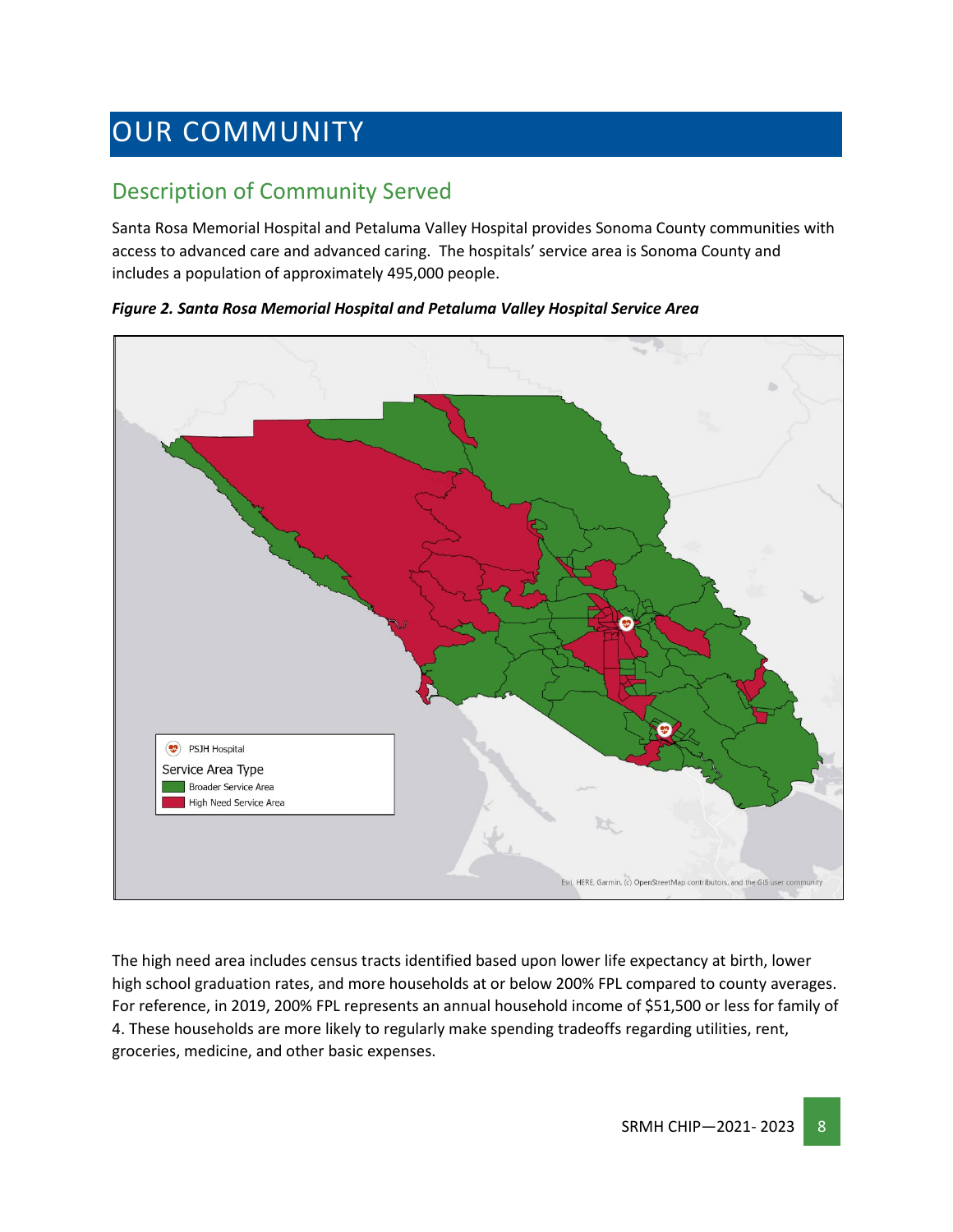## <span id="page-8-0"></span>Community Demographics

#### POPULATION AND AGE DEMOGRAPHICS

For the most part, the age distribution is roughly proportional across Sonoma County geographies, with those between 18 and 34 years slightly more likely to live in a high need area, likely young families and those in and around college towns. Those ages 65 to 84 are less likely to live in a high need area, perhaps due in part to secondary and/or vacation homes.

The male-to-female ratio is approximately equal across geographies.

In Sonoma County, approximately 6% of the population are veterans, roughly in line with the 5% in the state of California.

#### POPULATION BY RACE AND ETHNICITY

The "other race" population is over-represented in the high need census tracts compared to the county population, whereas those who identify as white are less likely to live in high need communities. Individuals who identify as Hispanic are also over-represented in high need communities, representing nearly 38% of the population in those areas, compared to just under 20% in the broader service area.

#### SOCIOECONOMIC INDICATORS

| Table 1. Income Indicators for Sonoma County Service Area |  |  |  |
|-----------------------------------------------------------|--|--|--|
|                                                           |  |  |  |

| Indicator                                                                                                                                                            | <b>Broader Service</b><br>Area | <b>High Need</b><br><b>Service Area</b> | <b>Sonoma County</b> |
|----------------------------------------------------------------------------------------------------------------------------------------------------------------------|--------------------------------|-----------------------------------------|----------------------|
| <b>Median Income</b><br>Data Source: American Community Survey<br>Year: 2019                                                                                         | \$93,090                       | \$67,310                                | \$81,477             |
| <b>Percent of Renter Households with</b><br><b>Severe Housing Cost Burden</b><br>Data Source: American Community Survey<br>Year: Estimates based on 2013 - 2017 data | 25.3%                          | 28.3%                                   | 26.9%                |

The median income in the high need service area is about \$14,000 lower than Sonoma County. There is about a \$26,000 difference in median income between the broader service area and the high need service area.

Severe housing cost burden is defined as households that are spending 50% or more of their income on housing costs. On average about 27% of households in Sonoma County are severely housing cost burdened. In the high need service area, 28% of renter households are severely housing cost burdened. Within Sonoma County there are census tracts in which over 40% of households are experiencing severe housing cost burden.

**Full demographic and socioeconomic information for the service area can be found in the [2020 CHNA](https://www.providence.org/about/annual-report/chna-and-chip-reports) for Santa Rosa Memorial Hospital.**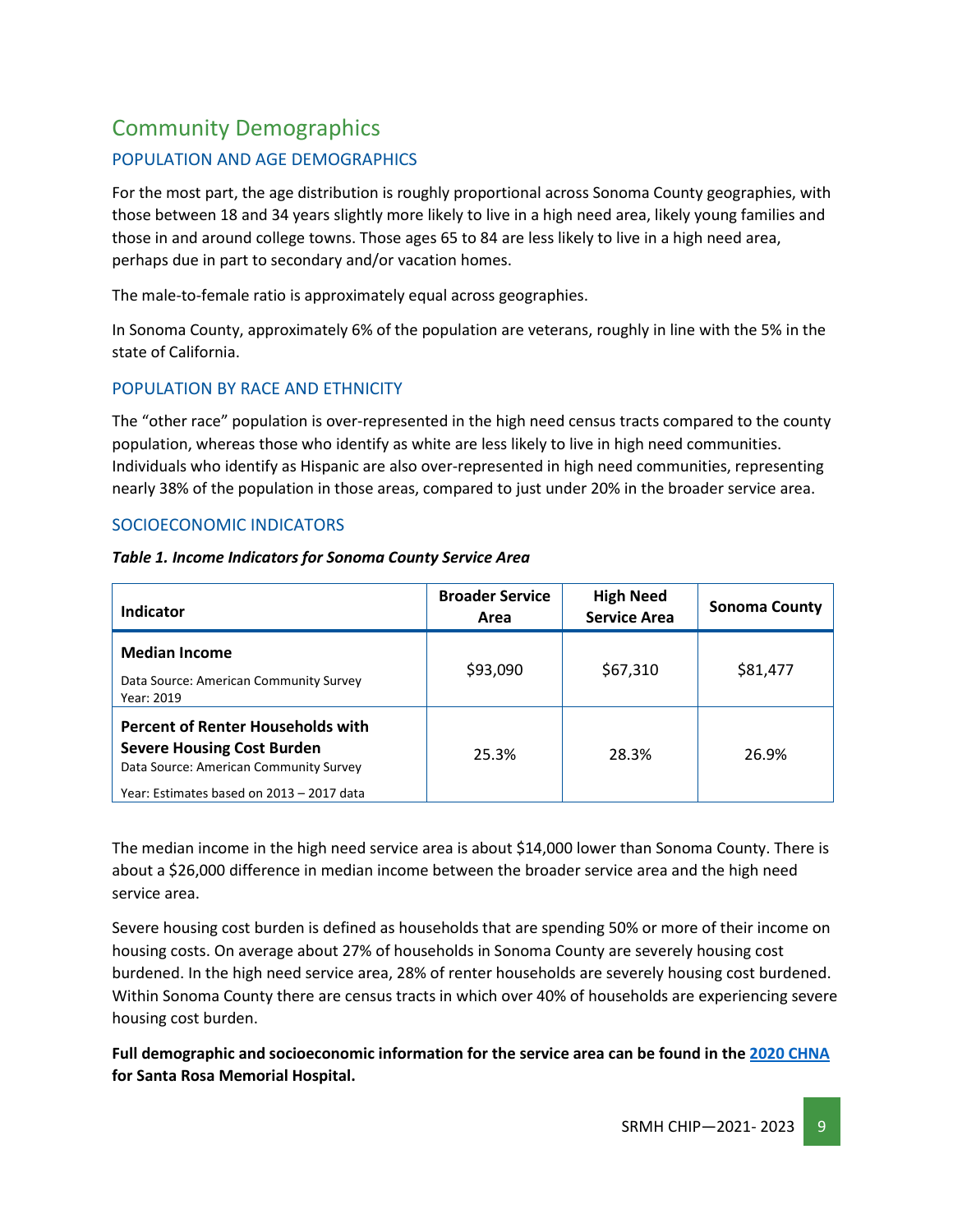# <span id="page-9-0"></span>COMMUNITY NEEDS AND ASSETS ASSESSMENT PROCESS AND RESULTS

### <span id="page-9-1"></span>Summary of Community Needs Assessment Process and Results

The Community Health Needs Assessment (CHNA) process is based on the understanding that health and wellness are influenced by factors within our communities, not only within medical facilities. In gathering information on the communities served by the hospital, we looked not only at the health conditions of the population, but also at socioeconomic factors, the physical environment, and health behaviors. Additionally, we invited key stakeholders and community members to provide additional context to the quantitative data through qualitative data in the form of interviews and listening sessions. As often as possible, equity is at the forefront of our conversations and presentation of the data, which often have biases based on collection methodology.

## <span id="page-9-2"></span>Significant Community Health Needs Prioritized

The list below summarizes the rank ordered significant health needs identified through the 2020 Community Health Needs Assessment process:

#### PRIORITY 1: HOUSING INSTABILITY & HOMELESSNESS

The cost of living in Sonoma County outpaces the income for many people in the community, making it challenging for families to meet their basic needs. Housing is foundational to one's health: people who are stably housed are better able to care for their physical and mental health. Those most impacted by housing stability and affordability are the Latino/a community due to income inequities; youth experiencing homelessness, especially those identifying as LGBTQ+; and older adults whose fixed income limits their ability to afford local housing prices. There is also need for supportive housing, using a Housing First approach, for people with mental health challenges, substance use disorders, and other special needs. There are especially few resources for mixed status families.

#### PRIORITY 2: MENTAL HEALTH & SUBSTANCE USE SERVICES

Accessing quality mental health and substance use services can be a challenge for many. Trauma from the recent fires, COVID-19, and the current political climate contribute to the community mental health needs. There is a particular need for mild to moderate mental health services, perinatal mental health services, more wraparound case management for families to address mental health, and more substance use disorder treatment services. There is further need for more bilingual and bicultural mental health professionals to serve the Latino/a community, including mixed status families. Schoolage children and older adults are two additional groups with unmet mental health needs. Major barriers to accessing mental health services include insurance coverage limitations, cost of care, and shortage of providers resulting in long wait times for appointments.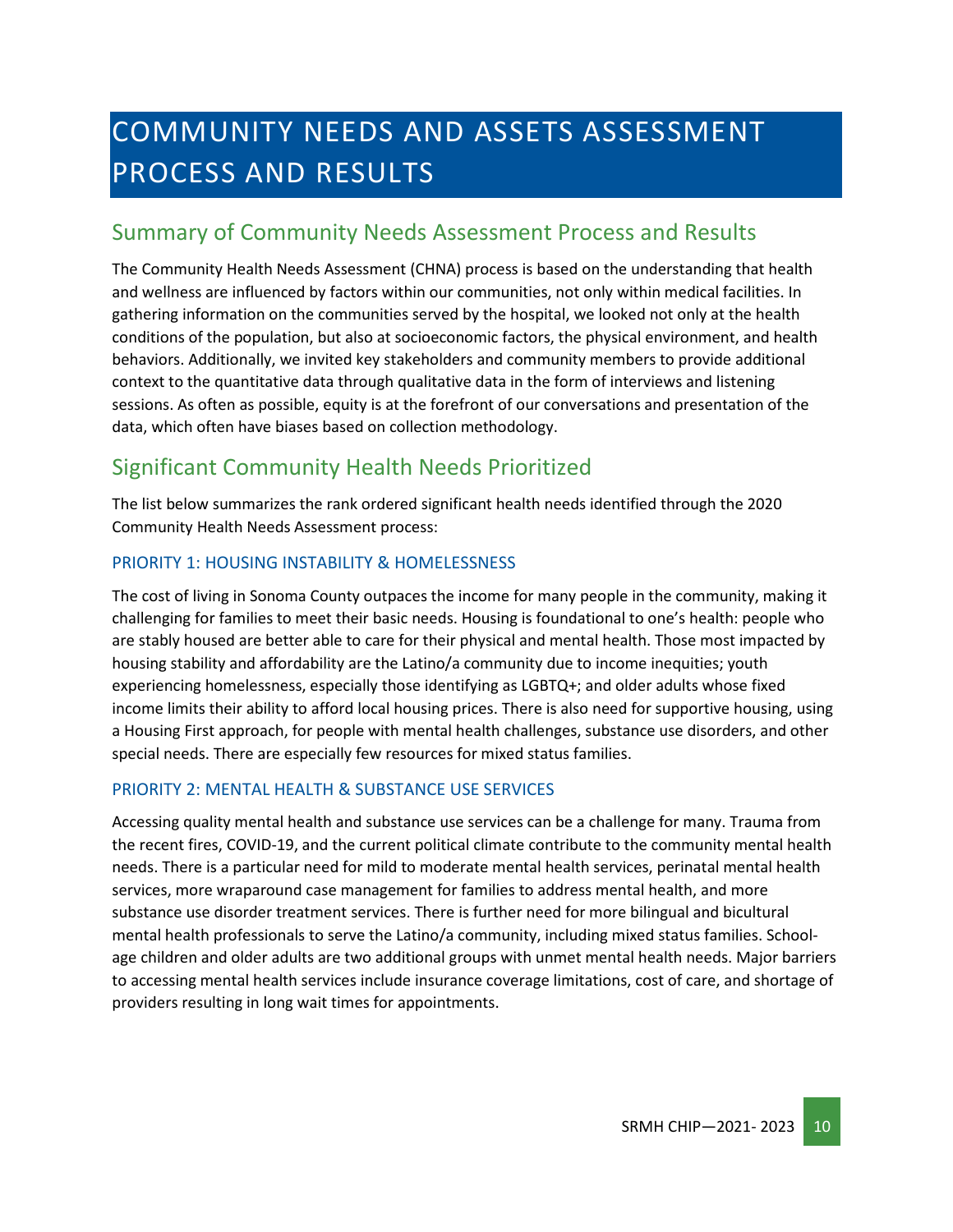#### PRIORITY 3: HEALTH EQUITY: RACISM AND DISCRIMINATION

Stakeholders described being at an "inflection point" in acknowledging and addressing racism in the community, with more people talking about the issue. They shared racism keeps people in poverty by limiting education and job opportunities, leading to more Black, Brown, Indigenous, and People of Color (BBIPOC) working in lower-wage jobs, with particular emphasis on the Latino/a community in Sonoma County. Housing discrimination prevents the Latino/a community from accessing good-quality, affordable housing. Racism contributes to inequities in the ways different schools are funded, contributing to the opportunity gap. Stakeholders shared particular concern for the ways in which xenophobia and racist policies negatively affect the mental health and economic security of the Latino/a community.

#### PRIORITY 4: ACCESS TO HEALTH CARE

Stakeholders discussed the need for more affordable health care, as well as challenges accessing primary and specialty care. They noted a particular need for more case management and navigation resources, especially for Spanish-speaking patients and new parents. Transportation to care is a consistent barrier for many, but especially older adults. Fears of immigration enforcement and changes in public charge rules may prevent mixed status households from applying for Medi-Cal. A lack of culturally responsive and linguistically appropriate health care services and documentation status may prevent the Latino/a community from receiving the care they need.

### <span id="page-10-0"></span>Needs Beyond the Hospital's Service Program

No single hospital facility can fully address all the health needs present in its community. While Santa Rosa Memorial will employ strategies to address each of the four significant health needs that were prioritized during the CHNA process, partnerships with community organizations and government agencies are critical for achieving the established goals.

Santa Rosa Memorial Hospital will collaborate with Petaluma People Services Center, La Luz Center, West County Community Services, Community Action Partnership of Sonoma County, and a variety of local family resource centers that address the community needs to coordinate care and referrals to address unmet needs.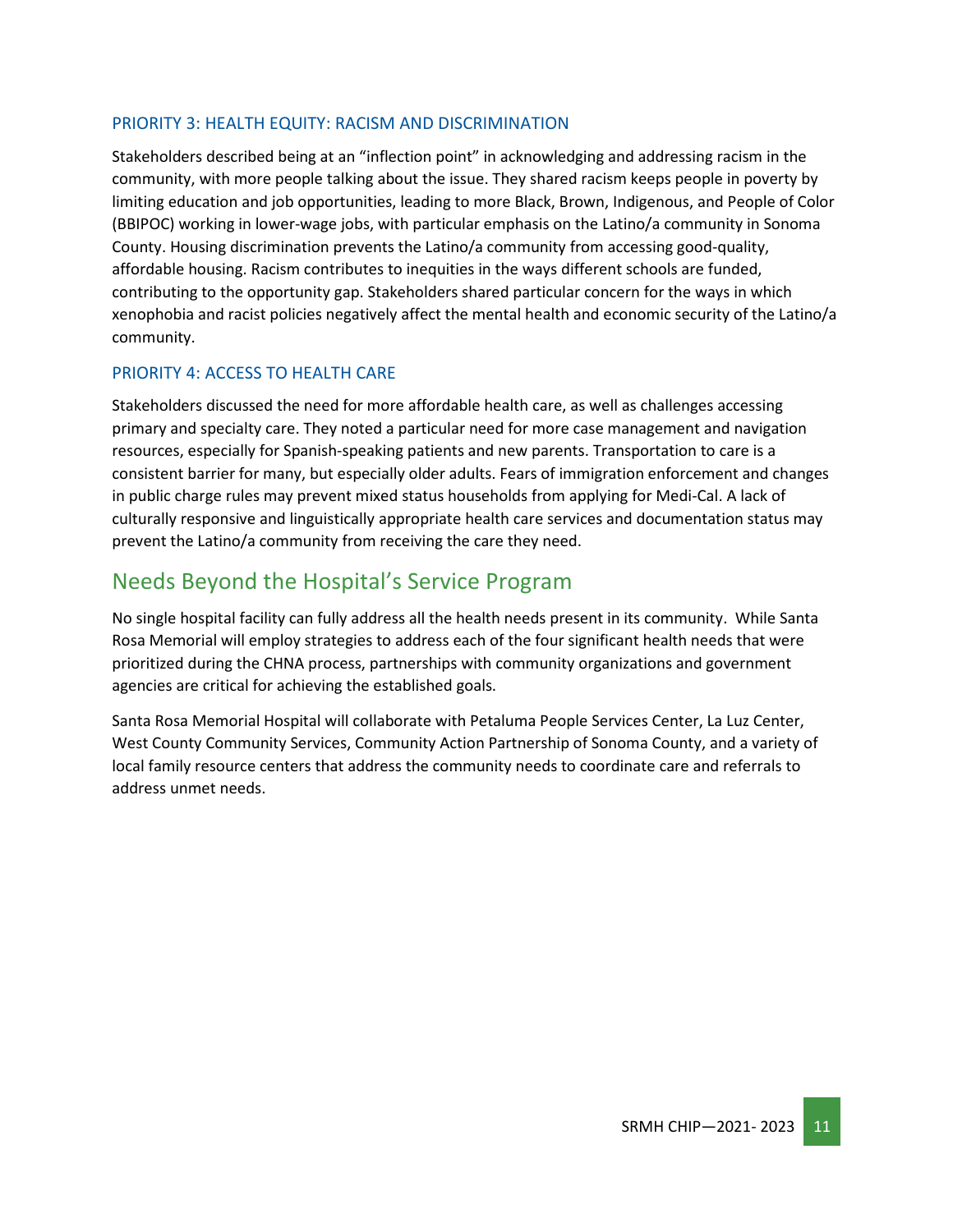# <span id="page-11-0"></span>COMMUNITY HEALTH IMPROVEMENT PLAN

## <span id="page-11-1"></span>Summary of Community Health Improvement Planning Process

The Regional Director, Program Coordinator and local Program Manager developed strategies based on insight from stakeholder interviews and caregiver listening sessions, and input and feedback were provided by the Community Benefit Committee. While the strategies were developed to address specific local needs, the strategies were also designed with the intention of leveraging local strengths to scale efforts across the Northern California region.

The 2021-2023 Community Health Improvement Plan (CHIP) process was impacted by the SARS-CoV-2 virus and COVID-19, which has impacted all our communities. While we have focused on crisis response, it has required a significant re-direction of resources and reduced community engagement in the CHIP process.

This CHIP is currently designed to address the needs identified and prioritized through the 2020 CHNA, though COVID-19 will have substantial impacts on our community needs. These impacts are likely to exacerbate some of the needs identified, and cause others to rise in level of priority. While this is a dynamic situation, we recognize the greatest needs of our community will change in the coming months, and it is important that we adapt our efforts to respond accordingly. We are committed to supporting, strengthening, and serving our community in ways that align with our Mission, engage our expertise, and leverage our Community Benefit dollars in the most impactful ways.

Santa Rosa Memorial Hospital anticipates that implementation strategies may change and therefore, a flexible approach is best suited for the development of its response to the CHNA. For example, certain community health needs may become more pronounced and require changes to the initiatives identified in the enclosed CHIP.

# <span id="page-11-2"></span>Addressing the Needs of the Community: 2021- 2023 Key Community Benefit Initiatives and Evaluation Plan

#### COMMUNITY NEED ADDRESSED #1: HOUSING INSTABILITY & HOMELESSNESS

#### *Community Need Addressed*

The cost of living in Sonoma County outpaces the income. More affordable housing and more supportive housing is needed, especially for the Latino/a and the LGBTQ populations, older adults, individuals living on fixed incomes, and undocumented individuals.

#### *Population Served*

Individuals experiencing or at imminent risk of experiencing homelessness, including older adults

#### *Long-Term Goal(s)/ Vision*

A sufficient supply of safe, affordable housing units to ensure that all people in the community have access to a healthy place to live that meets their needs.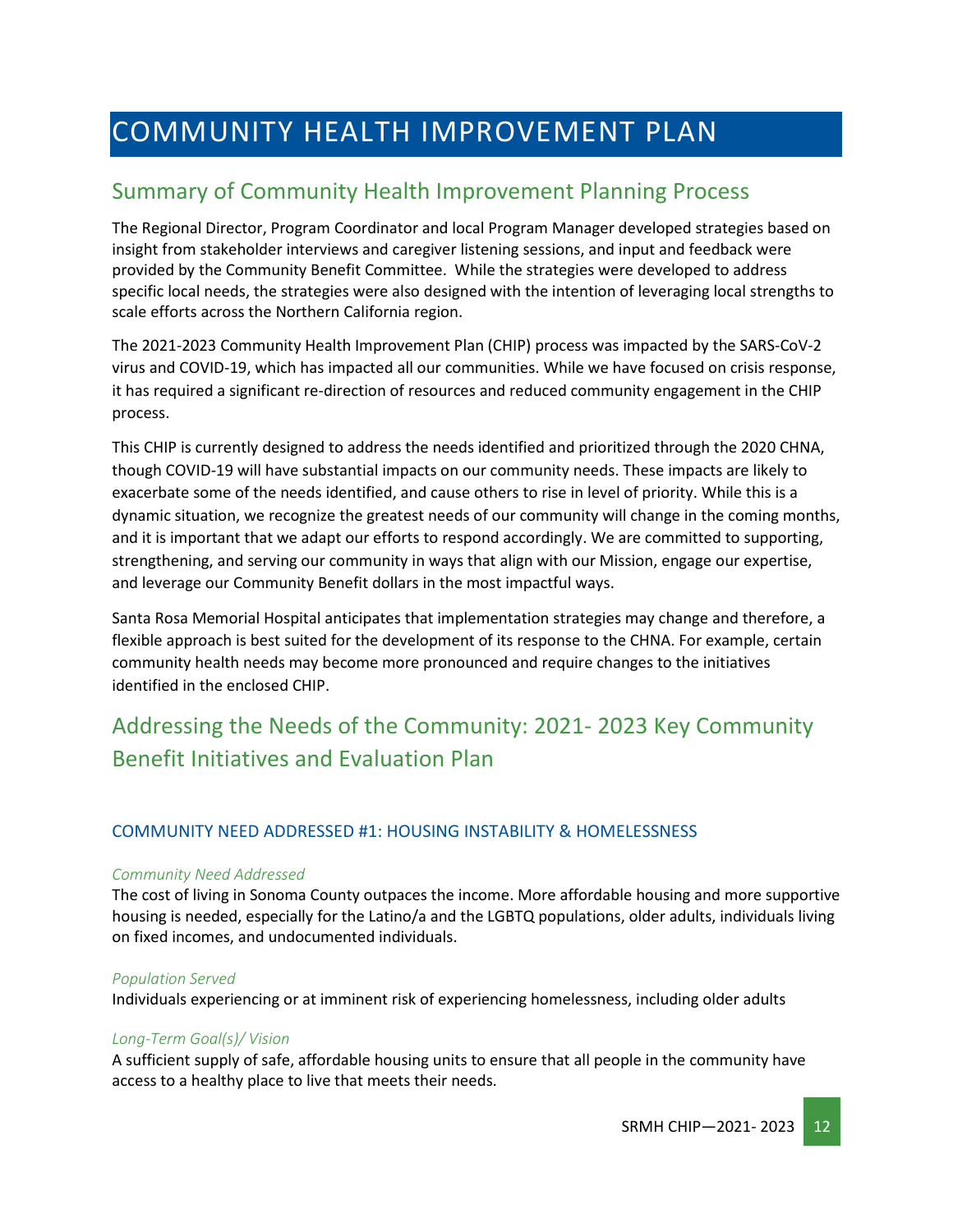| <b>Strategy</b>                                                                                                                                      | <b>Population Served</b>                                                                                                    | <b>Strategy</b><br><b>Measure</b>                                                               | <b>Baseline</b>                                                                                                                                                        | 2023 Target                                                                                |
|------------------------------------------------------------------------------------------------------------------------------------------------------|-----------------------------------------------------------------------------------------------------------------------------|-------------------------------------------------------------------------------------------------|------------------------------------------------------------------------------------------------------------------------------------------------------------------------|--------------------------------------------------------------------------------------------|
| 1. Invest in the maintenance                                                                                                                         | Individuals                                                                                                                 | Number of                                                                                       | 2020:                                                                                                                                                                  | 30% increase in                                                                            |
| and expansion of existing<br>homeless recuperative beds and homelessness,<br>services.                                                               | experiencing<br>including older<br>adults                                                                                   | recuperative<br>beds; dollars<br>invested in<br>support                                         | Project Nightingale<br>(26 beds); COTS'<br>Mary Isaak Center<br>(6 beds); \$285,000<br>invested in<br>recuperative care                                                | number of<br>recuperative beds;<br>\$350,000 invested<br>in recuperative<br>care programs. |
| 2. Leverage resources through                                                                                                                        | Individuals                                                                                                                 |                                                                                                 | programs.<br>Number of new 828 PSH beds in                                                                                                                             | 10% increase in                                                                            |
| partnerships to expand<br>permanent supportive housing                                                                                               | experiencing<br>homelessness,                                                                                               | <b>PSH</b> units<br>created;                                                                    | 2020 countywide;<br>\$175,000 invested                                                                                                                                 | number of PSH<br>lunits                                                                    |
| (PSH) beds and services.                                                                                                                             | including older<br>adults                                                                                                   | amount of<br>investment in<br><b>PSH</b> creation<br>and supportive<br>services.                | in PSH supportive<br>services                                                                                                                                          |                                                                                            |
| 3. Expand Providence CARE<br>Network and other transitional<br>services for homeless patients<br>to alleviate or prevent their<br>unsheltered status | Individuals<br>experiencing or at<br>imminent risk of<br>experiencing<br>homelessness,<br>including older adults supportive | Number of<br><b>individuals</b><br>receiving CARE served by<br>Network and<br>other<br>services | In 2020, 2,412<br>individuals were<br>Providence CARE<br>Network (including<br>its partner teams<br>with Santa Rosa<br>Community Health<br>and Catholic<br>Charities). | 3,000 individuals<br>served by<br>Providence CARE<br>Network.                              |

*Table 2. Strategies and Strategy Measures for Addressing Housing Instability & Homelessness*

#### *Evidence Based Sources*

Permanent Supportive Housing:

#### **[Permanent Supportive Housing: Assessing the Evidence](https://ps.psychiatryonline.org/doi/full/10.1176/appi.ps.201300261)**

**[Permanent Supportive Housing: Evaluating the Evidence for Improving Health Outcomes Among](https://books.google.com/books?hl=en&lr=&id=v-BjDwAAQBAJ&oi=fnd&pg=PR1&dq=evidence-based+best+practices+permanent+supportive+housing&ots=GtL-BO6V4O&sig=b_2OXrwUdXZXvYHWF8ZrYPkFPVg#v=onepage&q=evidence-based%20best%20practices%20permanent%20supportive%20housing&f=false)  [People Experiencing Chronic Homelessness \(2018\)](https://books.google.com/books?hl=en&lr=&id=v-BjDwAAQBAJ&oi=fnd&pg=PR1&dq=evidence-based+best+practices+permanent+supportive+housing&ots=GtL-BO6V4O&sig=b_2OXrwUdXZXvYHWF8ZrYPkFPVg#v=onepage&q=evidence-based%20best%20practices%20permanent%20supportive%20housing&f=false)**

#### *Resource Commitment*

Santa Rosa Memorial Hospital will commit staff time from its Community Health Investment department, provide grants to local partners, and help leverage resources from the Providence Population Health division.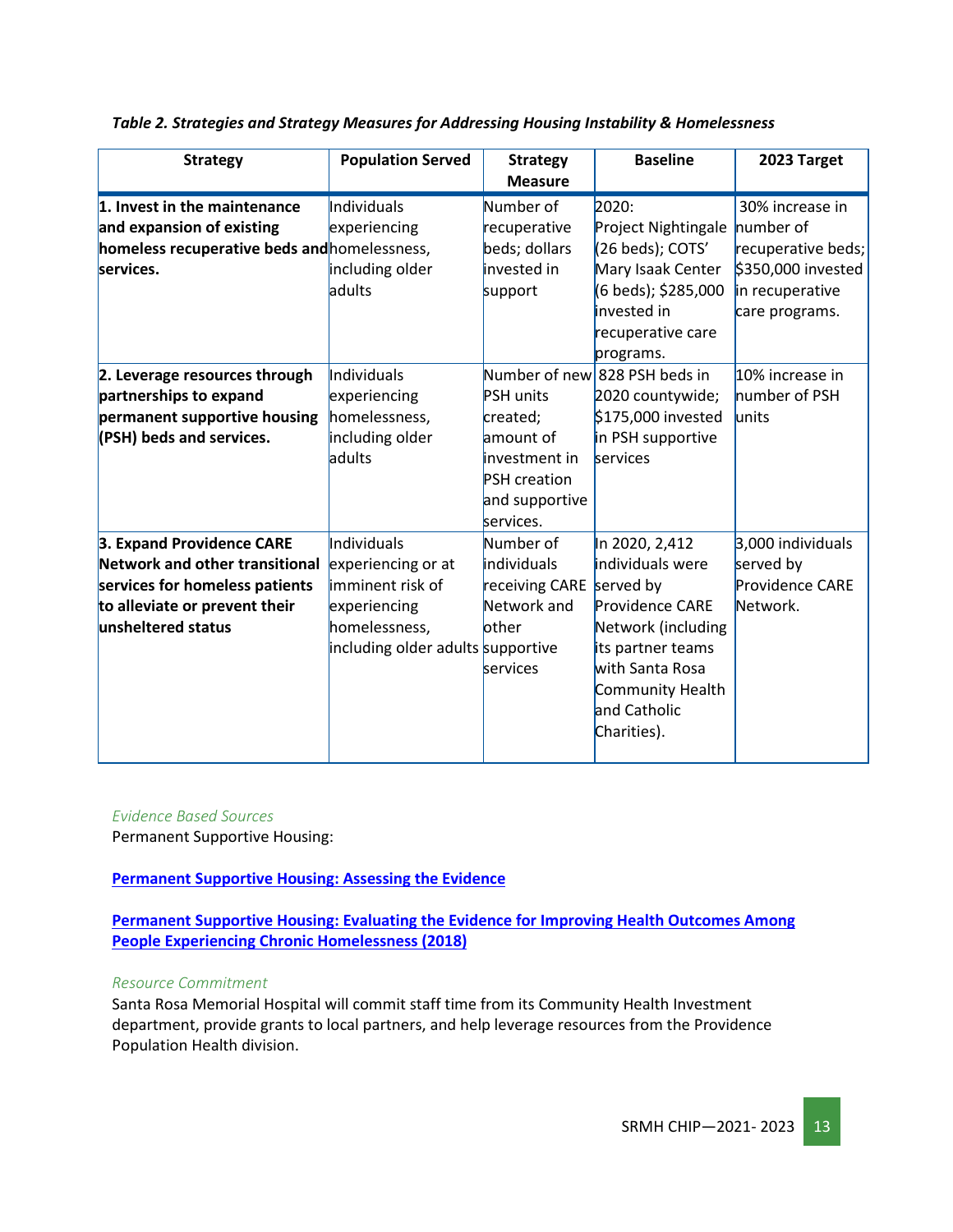#### *Key Community Partners*

Santa Rosa Memorial Hospital values cross-sector collaboration and believes that nonprofit organizations and local government agencies must work together to solve community-level problems. We plan to collaborate with the following organizations to address this need:

- County of Sonoma, Community Development Commission
- Sonoma County Continuum of Care
- Sonoma County Health Action
- Sonoma Intersections Coalition
- City of Santa Rosa
- City of Petaluma
- Catholic Charities of the Diocese of Santa Rosa
- St. Vincent de Paul Society of Sonoma
- Providence Supportive Housing
- Burbank Housing
- PEP Housing
- Committee on the Shelterless (COTS)
- Community Action Partnership of Sonoma County
- Petaluma People Services Center
- Reach for Home
- West County Community Services
- Legal Aid of Sonoma County
- North Bay Organizing Project
- West County Health Centers
- Santa Rosa Community Health
- Petaluma Health Center
- Generation Housing
- Interfaith Shelter Network
- Kaiser Permanente, North Bay
- Sutter Health, North Bay

#### COMMUNITY NEED ADDRESSED #2: MENTAL HEALTH & SUBSTANCE USE SERVICES

#### *Community Need Addressed*

Accessing mental health or substance use services is a challenge for many in the community; this is especially true for school-age youth, Latino/a individuals and families, undocumented individuals, and older adults. There is a general need for more mild-to-moderate mental health services, perinatal services, wraparound case management, and bilingual/bicultural providers.

#### *Population Served*

Families and individuals of all ages throughout all geographic sub-regions of Sonoma County, with a particular emphasis on Latino/a population.

#### *Long-Term Goal(s)/ Vision*

To ensure equitable access to high quality, culturally responsive, and linguistically appropriate mental health and substance use services, especially for low-income populations.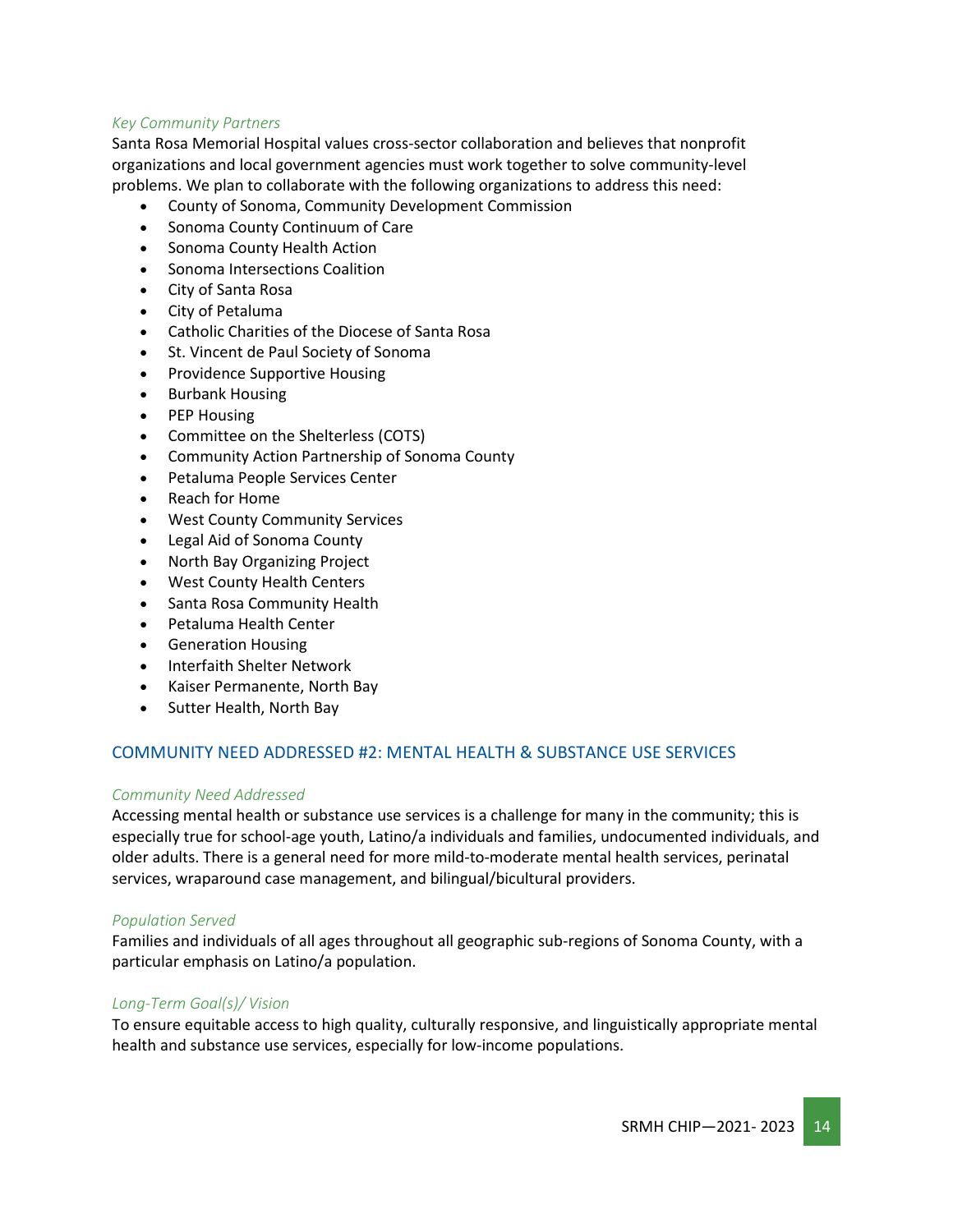| <b>Strategy</b>                      | <b>Population</b>                             | <b>Strategy</b>              | <b>Baseline</b>        | 2023 Target                           |
|--------------------------------------|-----------------------------------------------|------------------------------|------------------------|---------------------------------------|
|                                      | <b>Served</b>                                 | <b>Measure</b>               |                        |                                       |
| 1. Increase access to mild-          | Families and                                  | Clients served               | Only partial           | $1,000$ individuals receiving         |
| to-moderate behavioral               | individuals of all                            | by agencies                  | baseline data          | services through the                  |
| health services through              | ages, with a                                  | participating                |                        | are available as Community Behavioral |
| navigation assistance,               | particular                                    | in the                       | the                    | Health Partnership                    |
| training, organizational             | emphasis on                                   | Community                    | investments in Program |                                       |
| culture change, capacity-            | Latino/a                                      | Behavioral                   | creating the           |                                       |
| building, local system of            | population                                    | Health                       | Community              |                                       |
| care stakeholder                     |                                               | Partnership                  | Behavioral             |                                       |
| convenings, etc.                     |                                               | Program                      | Health                 |                                       |
|                                      |                                               |                              | Partnership            |                                       |
|                                      |                                               |                              | Program only           |                                       |
|                                      |                                               |                              | began late in          |                                       |
|                                      |                                               |                              | 2020.                  |                                       |
| 2. Increase patients'                | Hospital                                      | Patients                     | 616 patients           | $1,200$ patients served by            |
| connections to Medication-           | inpatients and                                | served by                    | served by SUN          | <b>SUNs</b>                           |
| <b>Assisted Treatment (MAT)</b>      | emergency                                     | <b>SUNs</b>                  | in 2020                |                                       |
| programs using hospital-             | department                                    |                              |                        |                                       |
| embedded Substance Use               | patients with an                              |                              |                        |                                       |
| Navigators (SUNs) as part            | opioid use                                    |                              |                        |                                       |
| of the CA Bridge program.            | disorder                                      |                              |                        |                                       |
| 3. Deliver evidence-based            | Elementary,                                   | Number of                    | In 2019, there         | 15,000 participants in                |
| mental health education              | middle, and high                              | participants inwere 28,909   |                        | behavioral health-related             |
| and training programming             | school students                               | behavioral                   | encounters in          | education and training                |
| (e.g., mindfulness,                  | and school                                    | health-relatedall behavioral |                        | programs. (Lower target               |
| restorative justice, stigma          | personnel in low-education and health related |                              |                        | owes to uncertainties                 |
| reduction, suicide                   | income school                                 | training                     | education and          | about being able to return            |
| awareness and prevention, districts; |                                               | programs.                    | training               | to former school-based                |
| self-healing communities,            | marginalized and                              |                              | programs. In           | activities post-COVID.)               |
| etc.) in low-income school           | vulnerable                                    |                              | 2020, there            |                                       |
| districts, in targeted               | communities and                               |                              | were 19,283.           |                                       |
| marginal/vulnerable                  | neighborhoods;                                |                              |                        |                                       |
| communities, and to                  | and community-                                |                              |                        |                                       |
| behavioral health provider           | based                                         |                              |                        |                                       |
| agencies throughout                  | organizations                                 |                              |                        |                                       |
| Sonoma County.                       | and clinics                                   |                              |                        |                                       |
|                                      | providing                                     |                              |                        |                                       |
|                                      | behavioral                                    |                              |                        |                                       |
|                                      | health services                               |                              |                        |                                       |
|                                      | and referrals.                                |                              |                        |                                       |

*Table 3. Strategies and Strategy Measures for Addressing Mental Health & Substance Use Services*

*Evidence Based Sources*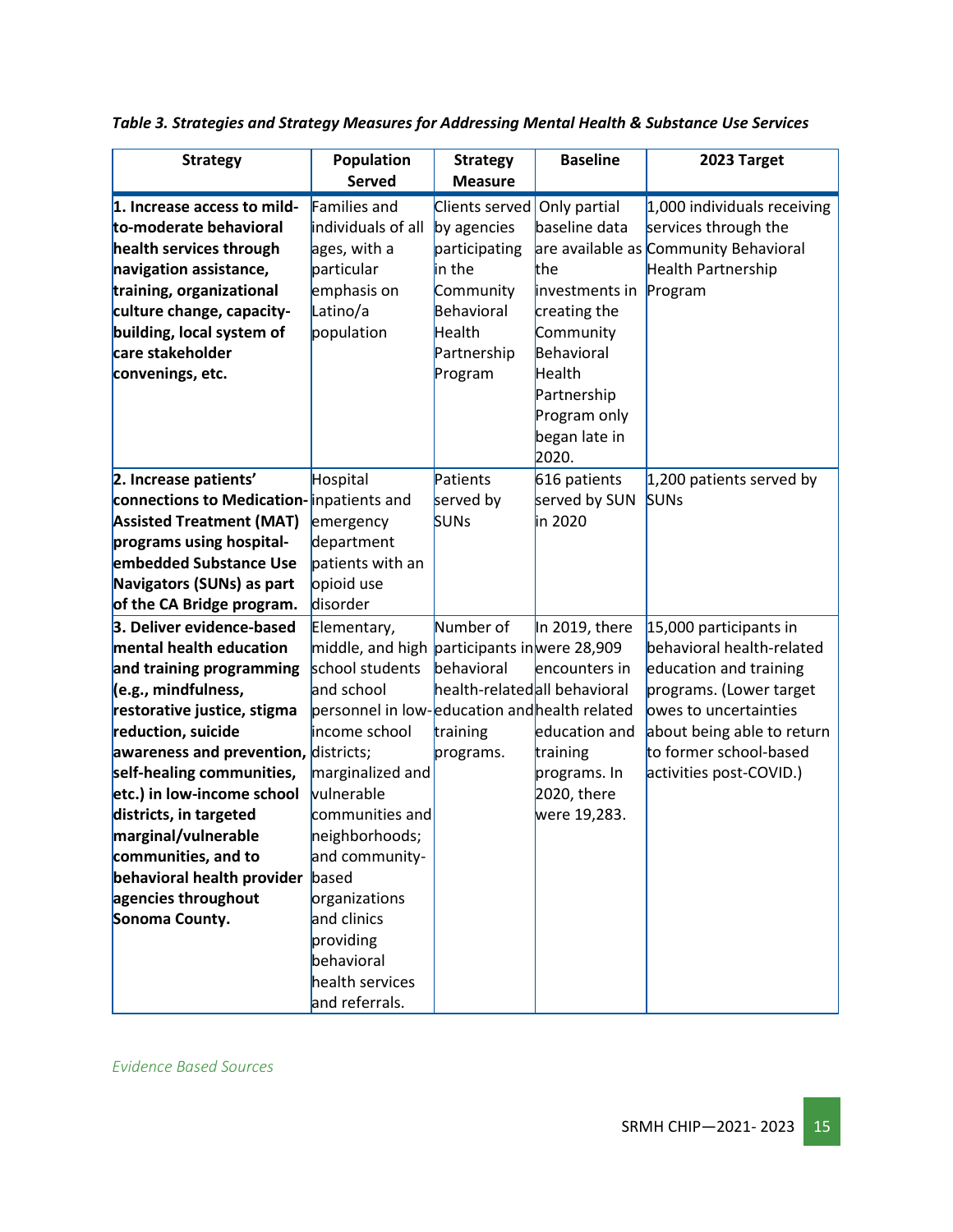#### MAT programs:

#### **[SAMHSA: Use of Medication-Assisted Treatment in Emergency Departments](https://store.samhsa.gov/sites/default/files/SAMHSA_Digital_Download/pep21-pl-guide-5.pdf)**

#### *Resource Commitment*

Santa Rosa Memorial Hospital will commit staff time from its Community Health Investment department, provide grants to local partners, and help leverage resources from the Providence Population Health division.

#### *Key Community Partners*

Santa Rosa Memorial Hospital values cross-sector collaboration and believes that nonprofit organizations and local government agencies must work together to solve community-level problems. We plan to collaborate with the following organizations to address this need:

- Redwood Community Health Coalition
- Santa Rosa Community Health
- West County Health Centers
- Petaluma Health Center
- Alliance Medical Center
- Petaluma Health Care District
- Health Care Foundation of Northern Sonoma County
- County of Sonoma, Department of Health Services
- Sonoma County Office of Education
- Buckelew Programs
- NAMI Sonoma
- Humanidad Therapy and Education Services
- Petaluma People Services Center
- La Luz Center
- West County Community Services
- Social Advocates for Youth
- Mothers Care
- Hanna Institute
- First 5 Sonoma
- Center for Well-Being
- Kaiser Permanente, North Bay
- Sutter Health, North Bay
- Cloverdale Unified School District
- El Molino High School
- Petaluma City Schools
- Old Adobe Union School District
- Two Rock Union School District
- Geyserville Elementary School
- Fitch Mountain Elementary School
- Luther Burbank Elementary
- Roseland School District
- Windsor School District
- Biella Elementary School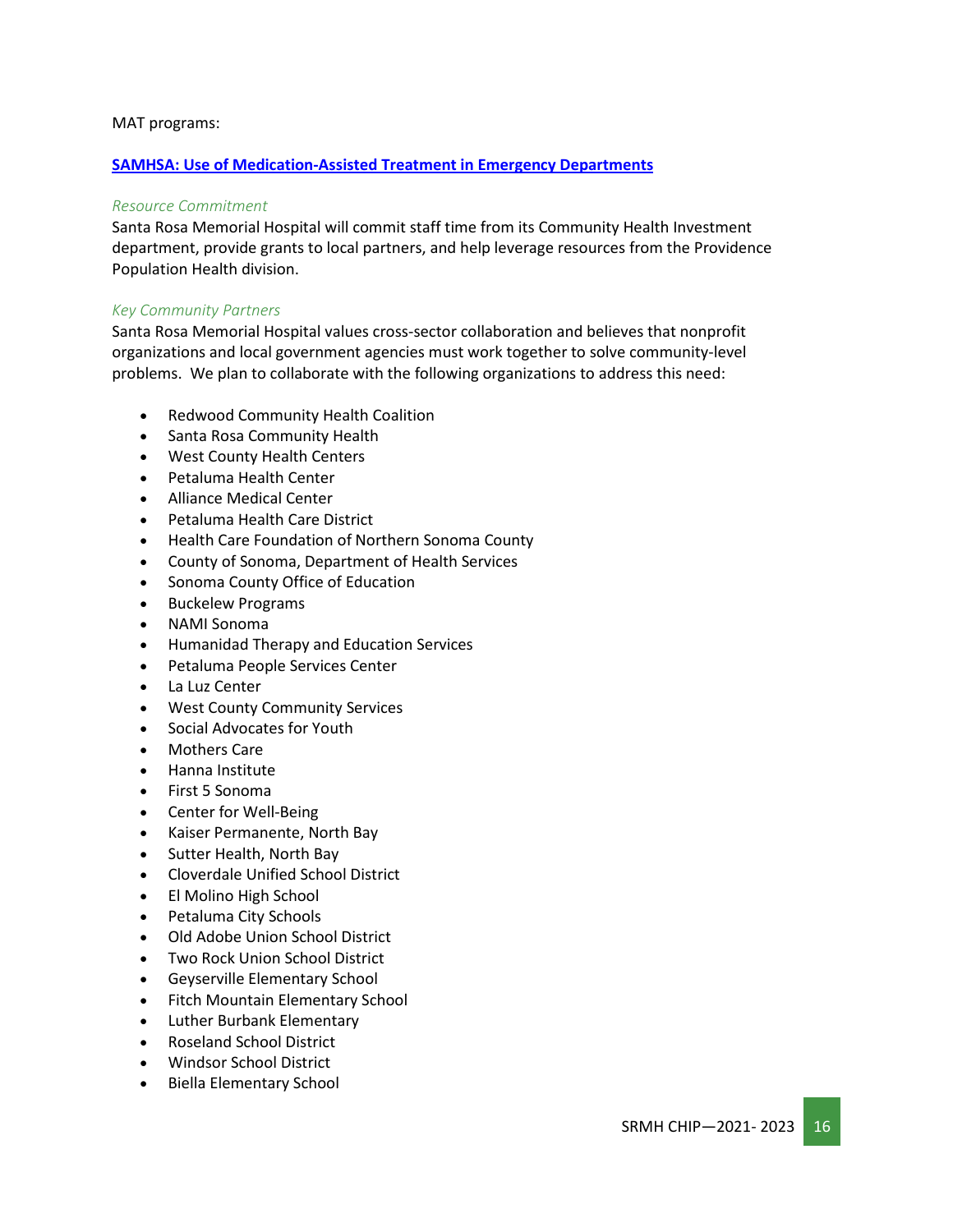- Guerneville Elementary School
- Seeds of Awareness
- Sonoma County Indian Health Project
- Committee on the Shelterless (COTS)
- Center Point Drug Abuse Alternative Center
- Alexander Valley Health Center
- Sonoma Valley Health Center
- SOS Community Counseling
- Santa Rosa Junior College, PEERS Program
- VOICES, Sonoma
- California Parenting Institute
- California Human Development
- Santa Rosa Police Dept
- Petaluma Police Dept.
- Public Defenders Office, Sonoma County
- Probation Dept, Sonoma County
- Wellpath, Sonoma County Jail
- Partnership Health Plan
- Beacon Health Options
- Sonoma County Sheriff Dept.
- Community Development Commission
- Santa Rosa Treatment Program
- Latino Service Providers
- Positive Images
- Sonoma County Resiliency Collaborative

#### COMMUNITY NEED ADDRESSED #3: HEALTH EQUITY: RACISM AND DISCRIMINATION

#### *Community Need Addressed*

The COVID-19 pandemic highlights racial inequities and disparities at a systemic level. Latino/a and all BBIPOC individuals and families are faced with less favorable housing, educational and employment opportunities.

#### *Population Served*

Families and individuals experiencing health inequities and lack of access due to racism and discrimination, including Latino/a, LGBTQ+, elderly, people with low incomes, etc.

#### *Long-Term Goal(s)/ Vision*

To be a community partner in undoing institutional racism and other forms of discrimination that prevent our community members from feeling safe, respected, and heard when accessing health services.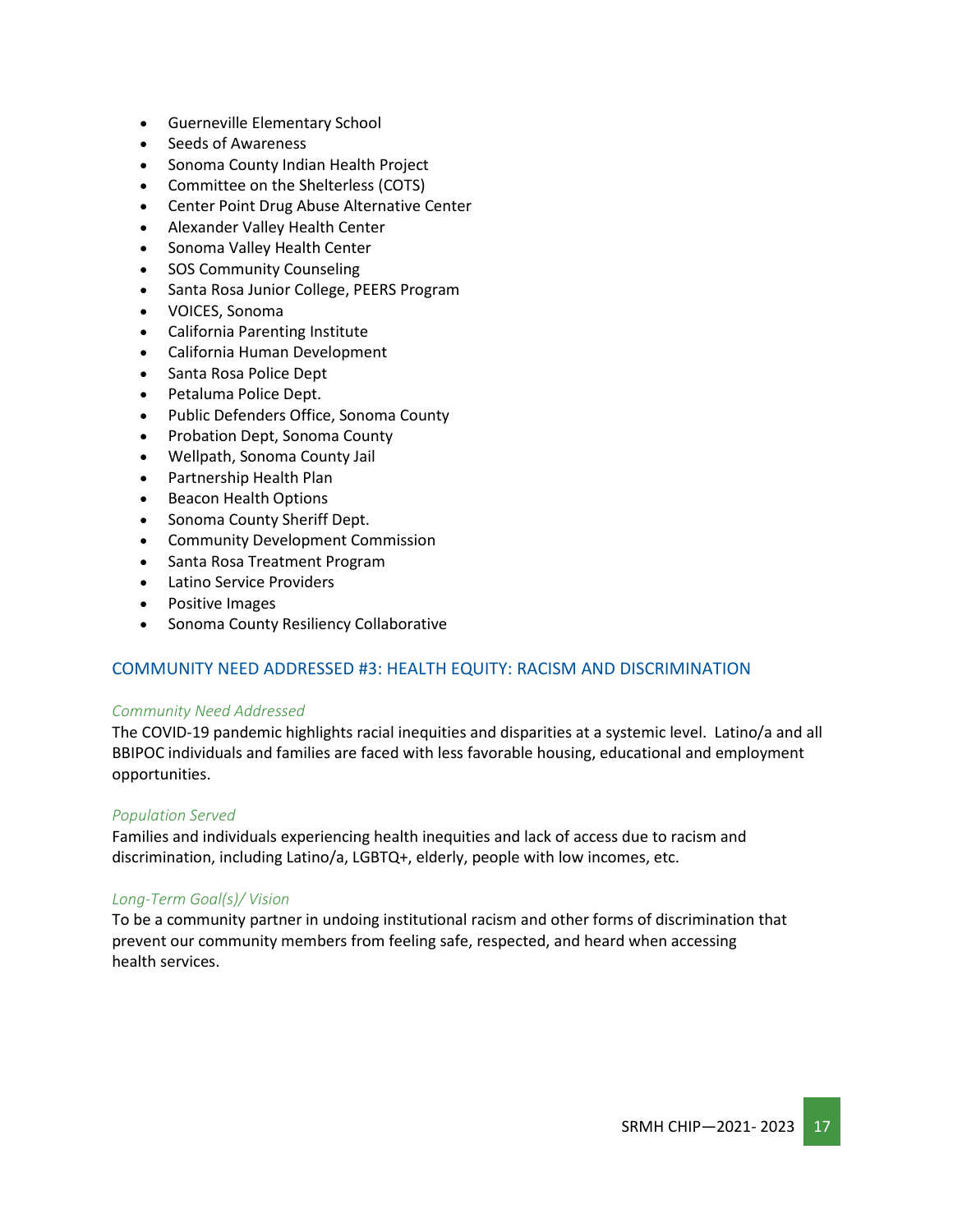| <b>Strategy</b>                   | <b>Population</b><br><b>Served</b> | <b>Strategy Measure</b>             | <b>Baseline</b>      | 2023 Target                      |
|-----------------------------------|------------------------------------|-------------------------------------|----------------------|----------------------------------|
|                                   |                                    |                                     |                      |                                  |
| 1. Partner with FQHCs and         | Latino/a                           | Number of                           | New project          | 500                              |
| other providers/CBOs              | community                          | Latino/a                            | in this              | individuals/families             |
| for mitigation of impacts from    | members and                        | individuals and                     | CHNA/CHIP            | received COVID-                  |
| COVID-19 in Latino/a              | families                           | families receiving                  | cycle; no            | recovery-related                 |
| communities.                      | experiencing                       | COVID-recovery-                     |                      | baseline data services/referrals |
|                                   |                                    | social, personal related assistance | available.           |                                  |
|                                   | and/or financialor referrals.      |                                     |                      |                                  |
|                                   | impacts of                         |                                     |                      |                                  |
|                                   | COVID-19.                          |                                     |                      |                                  |
| 2. Develop and implement a        | High school                        | Number of                           | New project          | 8 projects sponsored             |
| school-based equity project       | students in                        | projects                            | in this              | with 30 total students           |
| (¡Dale!) featuring student        | predominantly                      | sponsored,                          | CHNA/CHIP            | participating.                   |
| leadership, expert mentoring,     | low-income,                        | number of                           | cycle; no            |                                  |
| and a small-grants program to     | racially diverse                   | students                            | baseline data        |                                  |
| enable student-led equity         | schools.                           | participating.                      | available.           |                                  |
| projects in selected Sonoma       |                                    |                                     |                      |                                  |
| County high schools.              |                                    |                                     |                      |                                  |
| 3. Institute a Medical Legal      | Patient                            | Number of                           | New project          | 100 patients/clients             |
| Partnership (MLP) program         | populations                        | patients/clients                    | in this              | will be referred and             |
| with Legal Aid of Sonoma          | unable to                          | referred and                        | CHNA/CHIP            | served through the               |
| County to provide legal           | afford basic                       | served through                      | cycle; no            | MLP on an annual                 |
| assistance and representation     | legal advice                       | the MLP.                            | baseline data basis. |                                  |
| to underserved and vulnerable and |                                    |                                     | available.           |                                  |
| patient populations to resolve    | representation.                    |                                     |                      |                                  |
| legal challenges & barriers to    |                                    |                                     |                      |                                  |
| addressing their social           |                                    |                                     |                      |                                  |
| determinants of health.           |                                    |                                     |                      |                                  |

#### *Table 4. Strategies and Strategy Measures for Addressing Health Equity*

#### *Evidence Based Sources*

Medical Legal Partnerships:

**[Investing in Legal Prevention: Connecting Access to Civil Justice and Healthcare Through Medical-Legal](https://www.tandfonline.com/doi/abs/10.1080/01947648.2014.884430?journalCode=ulgm20)  [Partnership](https://www.tandfonline.com/doi/abs/10.1080/01947648.2014.884430?journalCode=ulgm20)**

**[Medical-Legal Partnership and Healthy Start: Integrating Civil Legal Aid Services into Public Health](https://www.tandfonline.com/doi/full/10.1080/01947648.2014.885333?src=recsys)  [Advocacy](https://www.tandfonline.com/doi/full/10.1080/01947648.2014.885333?src=recsys)**

**[Aligning Public Health, Health Care, Law and Policy: Medical-Legal Partnership as a Multilevel](https://heinonline.org/HOL/LandingPage?handle=hein.journals/jhbio8&div=17&id=&page=)  [Response to the Social Determinants of Health](https://heinonline.org/HOL/LandingPage?handle=hein.journals/jhbio8&div=17&id=&page=)**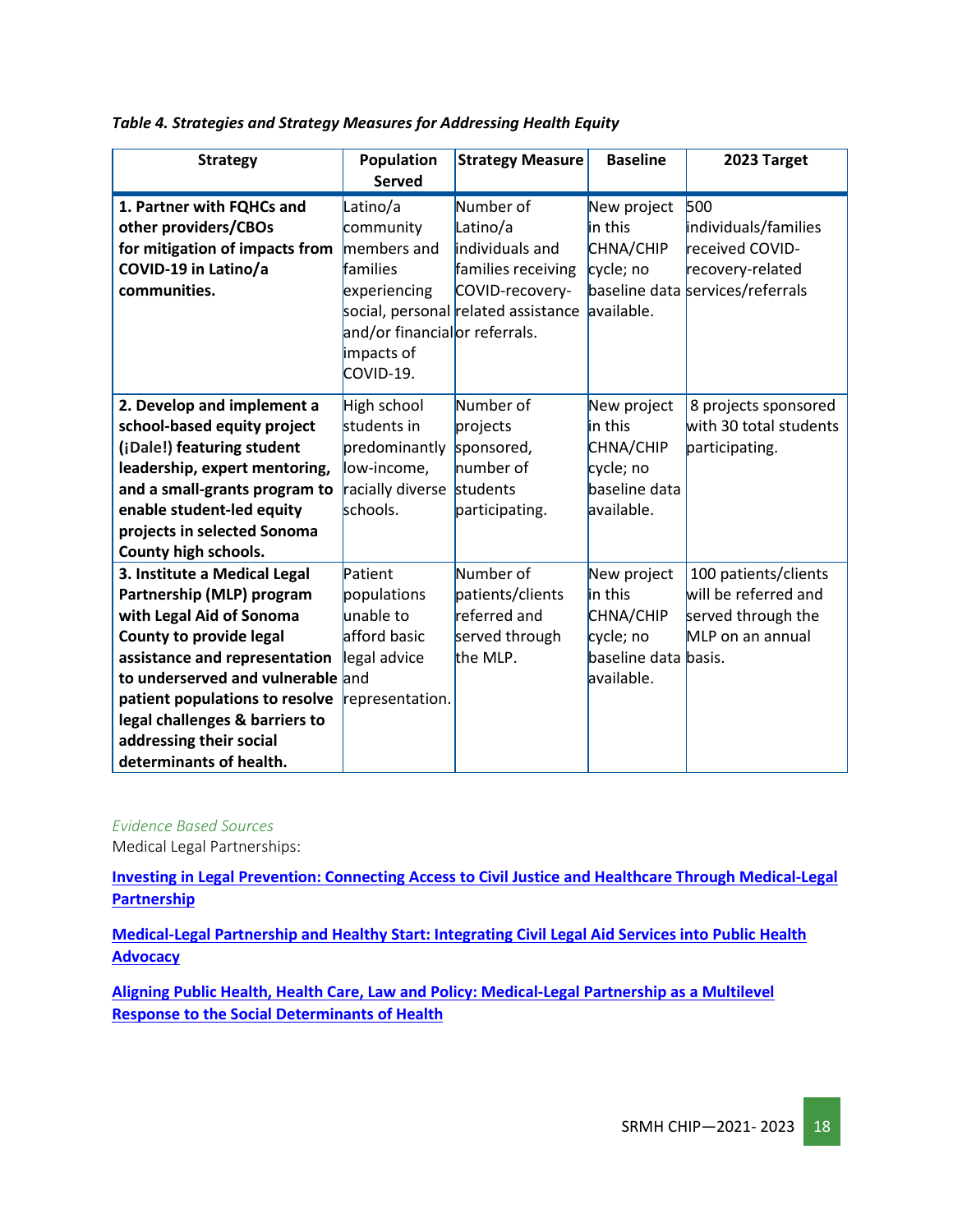#### *Resource Commitment*

Santa Rosa Memorial Hospital will commit staff time from its Community Health Investment department, provide grants to local partners, and help leverage resources from the Providence Health Equity Initiative.

#### *Key Community Partners*

Santa Rosa Memorial Hospital values cross-sector collaboration and believes that nonprofit organizations and local government agencies must work together to solve community-level problems. We plan to collaborate with the following organizations to address this need:

- Sonoma Intersections Coalition
- Justicewise
- On The Move
- Buckelew Programs
- NAMI Sonoma
- Humanidad Therapy and Education Services
- Petaluma People Services Center
- La Luz Center
- West County Community Services
- Corazon Healdsburg
- Sonoma County Health Action
- Community Action Partnership of Sonoma County
- Legal Aid of Sonoma County
- North Bay Organizing Project
- Latinos Unidos del Condado de Sonoma
- La Cooperativa, Campesina
- California Human Development
- Petaluma Health Care District
- Health Care Foundation of Northern Sonoma County
- County of Sonoma, Department of Health Services
- Sonoma County Office of Education
- Kaiser Permanente, North Bay
- Sutter Health, North Bay
- First 5 Sonoma
- Community Foundation Sonoma County
- United Way of the Wine Country
- Los Cien
- Hanna Institute
- Latino Service Providers
- Santa Rosa Community Health Center
- CURA
- La Familia Sana
- Catholic Charities
- Sonoma Winegrowers Association
- Sonoma County Medical Association
- On the Margins
- Youth Voices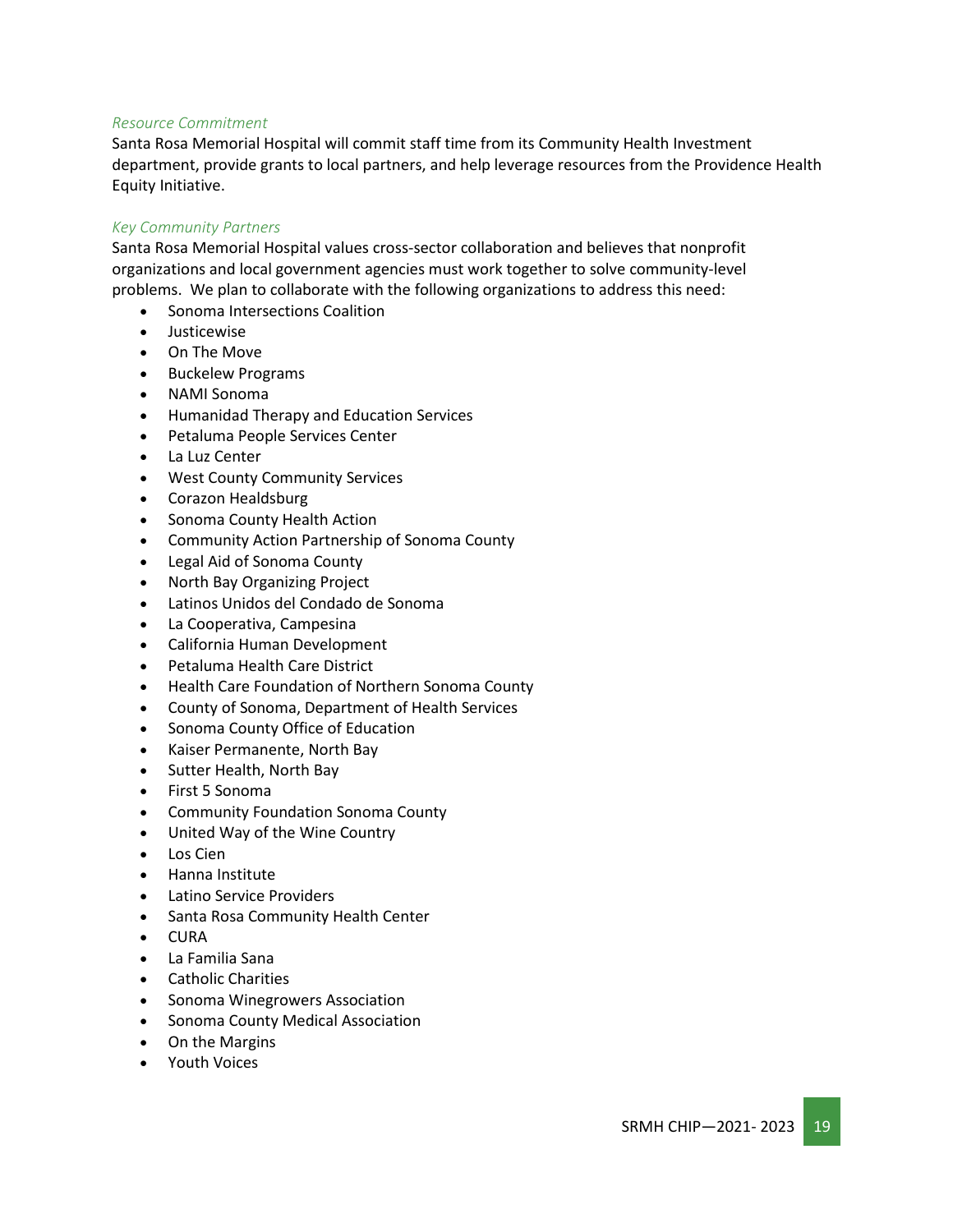#### COMMUNITY NEED ADDRESSED #4: ACCESS TO HEALTH CARE

#### *Community Need Addressed*

Many individuals have trouble accessing health care, especially Spanish-speaking patients, new parents, older adults, and undocumented individuals. More primary and specialty care, transportation to care, and culturally appropriate health care services are needed.

#### *Population Served*

Families and individuals with low incomes, who are uninsured, who are geographically isolated or homebound, who are unhoused, or who have any barriers to accessing health care and supportive resources.

#### *Long-Term Goal(s)/ Vision*

To improve access to health care and preventive resources for people with low incomes and those uninsured by deploying programs to assist with navigating the health care system.

| <b>Strategy</b>                                                                                                                                                                                                       | Population<br><b>Served</b>                                                                                                                                                                                 | <b>Strategy Measure</b>                                                                  | <b>Baseline</b>                                                                                                                                                         | 2023 Target                                                                                                        |
|-----------------------------------------------------------------------------------------------------------------------------------------------------------------------------------------------------------------------|-------------------------------------------------------------------------------------------------------------------------------------------------------------------------------------------------------------|------------------------------------------------------------------------------------------|-------------------------------------------------------------------------------------------------------------------------------------------------------------------------|--------------------------------------------------------------------------------------------------------------------|
| 1. Engage high-risk individuals<br>with CARE Network complex<br>care management teams to<br>ensure access to appropriate<br>and needed care and services.                                                             | Patients who have Number of<br>CHF, COPD, Sepsis, care management<br>Stroke, PNE,<br>Diabetes, with an Network teams<br>identified SDOH<br>need, or who have<br>an identified<br>Substance Use<br>Disorder. | a core diagnosis of individuals receiving individuals were<br>services from CARE         | In 2020, 2,412<br>served by Providence<br><b>CARE Network teams</b>                                                                                                     | 3,000 patients<br>receiving care<br>management<br>services from<br><b>CARE Network</b><br>teams                    |
| 2. Continue to provide<br>cardiovascular disease (CVD)<br>screening throughout the<br>community to prevent CVD<br>through early detection and<br>prevention and through<br>linkages to primary care and<br>treatment. | Low-income adult Number of<br>community<br>members of the<br>general public,<br>primarily Latino/a<br>populations                                                                                           | for CVD risk factors<br>(and referred to<br>primary care or<br>treatment, if<br>needed.) | Number of individuals 650 individuals<br>individuals screened screened for CVD risk<br>factors:<br>2019: 646<br>2020: 699                                               | screened for<br><b>CVD</b> risk factors                                                                            |
| 3. Provide dental care to un-<br>and underinsured patients<br>through Providence CHI fixed<br>site and mobile dental<br>clinics.                                                                                      | All uninsured and<br>underinsured<br>individuals.                                                                                                                                                           | Number of patients   In 2019, the Dental<br>receiving dental care Clinic served 10,032   | patients, the Mobile<br>Dental Clinic served<br>$1,445$ , and the Mighty<br>Mouth school-based<br>program served 5,628. (Uncertainties<br>In 2020, the<br>corresponding | 11,000 patients<br>receiving<br>dental care<br>through all<br>programs<br>combined.<br>in resuming<br>school-based |

#### *Table 5. Strategies and Strategy Measures for Addressing Access to Health Care*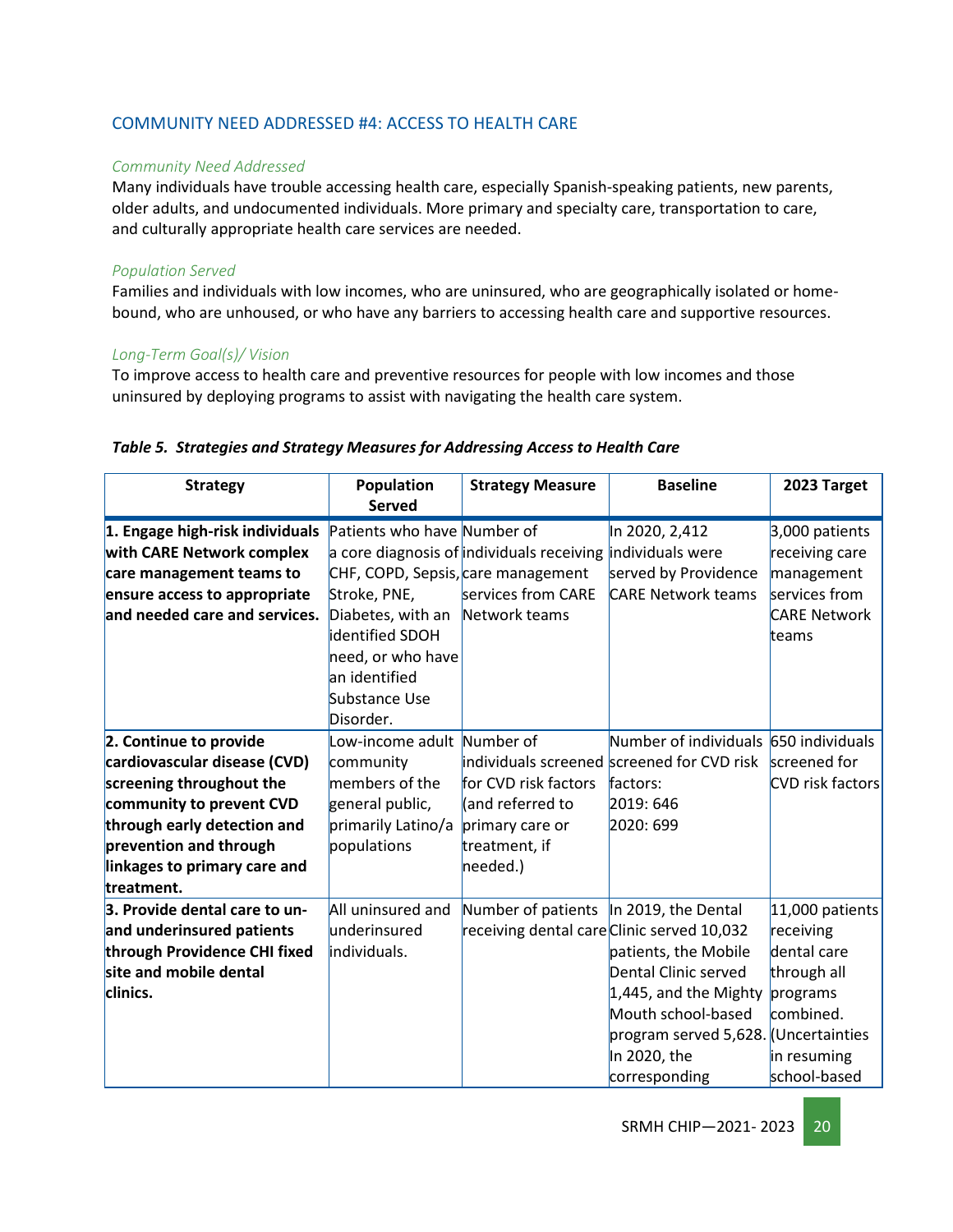| <b>Strategy</b>                                                  | Population           | <b>Strategy Measure</b>                       | <b>Baseline</b>                                             | 2023 Target      |
|------------------------------------------------------------------|----------------------|-----------------------------------------------|-------------------------------------------------------------|------------------|
|                                                                  | <b>Served</b>        |                                               |                                                             |                  |
|                                                                  |                      |                                               | numbers were 7,332,                                         | activities post- |
|                                                                  |                      |                                               | $1,605$ , and 888.                                          | COVID may        |
|                                                                  |                      |                                               |                                                             | prevent Mighty   |
|                                                                  |                      |                                               |                                                             | Mouth            |
|                                                                  |                      |                                               |                                                             | program for      |
|                                                                  |                      |                                               |                                                             | returning to its |
|                                                                  |                      |                                               |                                                             | same pre-        |
|                                                                  |                      |                                               |                                                             | COVID levels.)   |
| 4. Provide primary care and                                      | Low-income,          |                                               | Number of patients   In 2020, 4,971 patients 3,000 patients |                  |
| linkages to medical homes for                                    | uninsured, under-    | receiving treatment, received treatment,      |                                                             | receiving        |
| un- and underinsured patients insured,                           |                      | services, or referrals services, or referrals |                                                             | treatment,       |
| through Providence CHI Mobileundocumented,                       |                      | from the Providence from the Providence       |                                                             | services, or     |
| <b>Health Clinic.</b>                                            | unhoused, or         |                                               | Mobile Health Clinic Mobile Health Clinic.                  | referrals from   |
|                                                                  | other vulnerable     |                                               | This number was                                             | the Providence   |
|                                                                  | populations          |                                               | higher than normal                                          | Mobile Health    |
|                                                                  |                      |                                               | due to increased visits Clinic                              |                  |
|                                                                  |                      |                                               | with reduced scope of                                       |                  |
|                                                                  |                      |                                               | services in shelters                                        |                  |
|                                                                  |                      |                                               | during COVID.)                                              |                  |
| 5. Increase access for                                           | Low-income,          | Number of referrals                           | In 2019 in Sonoma                                           | 750 referrals to |
| uninsured patients to specialty uninsured, and                   |                      | to OA; number of                              | County, OA received                                         | OA; 750          |
| treatments, services, and                                        | under-insured        | Surgical Procedures                           | 643 referrals and                                           | Surgical         |
| procedures through support of patients in need of and Diagnostic |                      |                                               | performed 594                                               | Procedures and   |
| <b>Operation Access (OA).</b>                                    | surgery or           | Services performed                            | Surgical Procedures                                         | Diagnostic       |
|                                                                  | specialty            | by OA in Sonoma                               | and Diagnostic                                              | Services         |
|                                                                  | diagnoses and        | County                                        | Services; in 2020,                                          | performed by     |
|                                                                  | care that are        |                                               | these numbers were                                          | OA in Sonoma     |
|                                                                  | unable to afford it. |                                               | 484 and 539,                                                | County           |
|                                                                  |                      |                                               | respectively.                                               |                  |

*Evidence Based Sources*

Sealants/Fl Varnish/Dental Exams:

**[Use of Dental Care and Effective Preventive Services in Preventing Tooth Decay Among U.S. Children](https://www.cdc.gov/mmwr/preview/mmwrhtml/su6302a9.htm)  [and Adolescents](https://www.cdc.gov/mmwr/preview/mmwrhtml/su6302a9.htm)**

**[Evidence-based Clinical Practice Guideline for the Use of Pit-and-Fissure Sealants](https://www.aapd.org/assets/1/7/G_EBD-Sealants1.PDF)**

**[Evidence-Based Dentistry Update on Silver Diamine Fluoride](https://pubmed.ncbi.nlm.nih.gov/30447792/)**

Dental Screenings in Schools:

**[School-Based and School-Linked Dental Sealant Programs](https://www.cdc.gov/oralhealth/funded_programs/preventive-interventions/school.htm)**

**[Effectiveness of school-based dental screening in increasing dental care utilization: A systematic](https://pubmed.ncbi.nlm.nih.gov/30900669/)  [review and meta-analysis](https://pubmed.ncbi.nlm.nih.gov/30900669/)**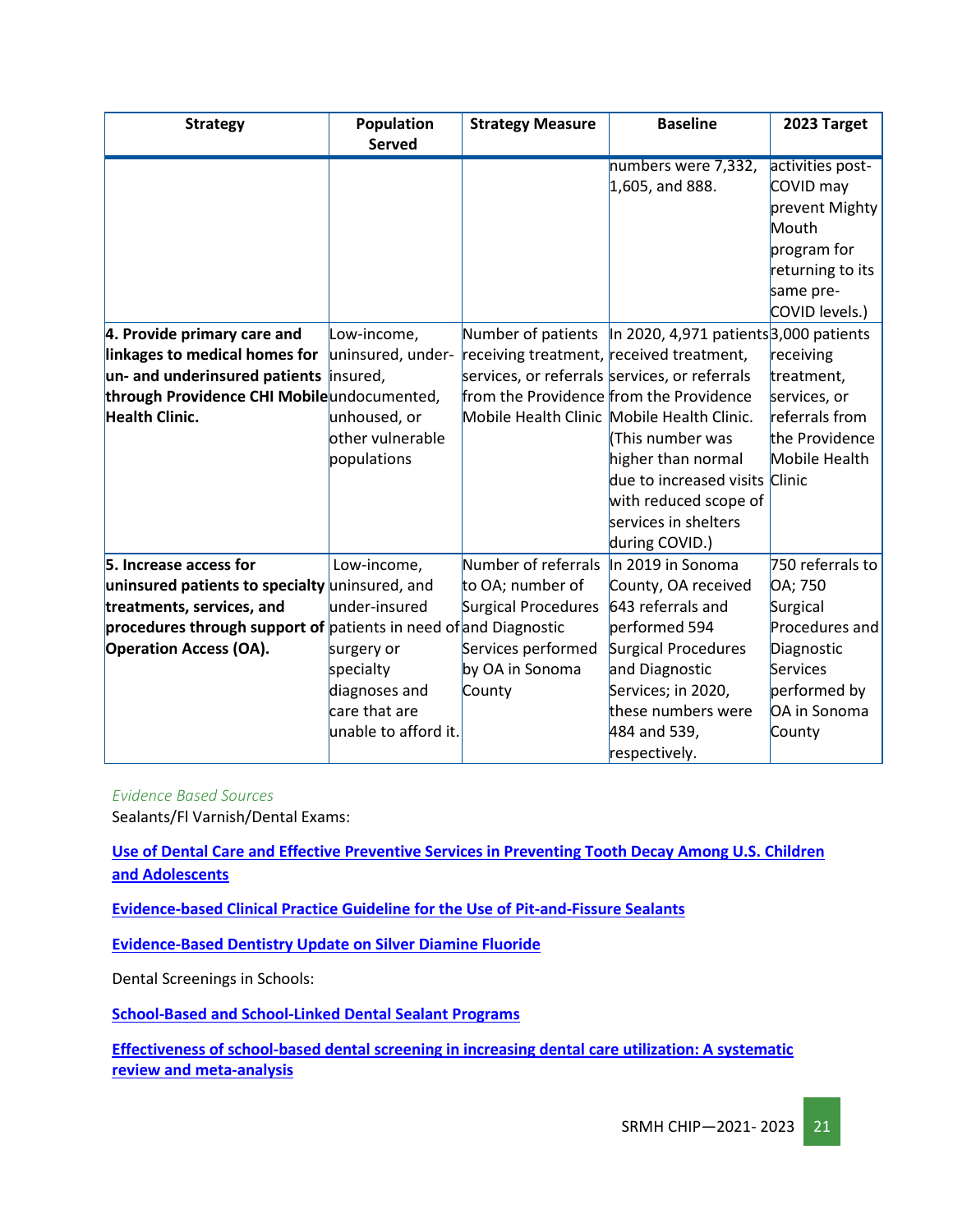#### *Resource Commitment*

Santa Rosa Memorial Hospital will commit staff time from its Community Health Investment department, provide grants to local partners, and help leverage resources from the Providence Health Equity Initiative.

#### *Key Community Partners*

Santa Rosa Memorial Hospital values cross-sector collaboration and believes that nonprofit organizations and local government agencies must work together to solve community-level problems. We plan to collaborate with the following organizations to address this need:

- Redwood Community Health Coalition
- Santa Rosa Community Health
- West County Health Centers
- Petaluma Health Center
- Alliance Medical Center
- Petaluma Health Care District
- Petaluma People Services Center
- Health Care Foundation of Northern Sonoma County
- County of Sonoma, Department of Health Services
- Operation Access
- Community Action Partnership of Sonoma County
- Legal Aid of Sonoma County
- Buckelew Programs
- NAMI Sonoma
- Humanidad Therapy and Education Services
- La Luz Center
- West County Community Services
- Kaiser Permanente, North Bay
- Sutter Health, North Bay
- Burbank Housing
- Shoreline Unified School District
- Petaluma City Schools
- Sonoma Valley Unified School District
- Santa Rosa City Schools
- Roseland Public Schools
- Bellevue Union School District
- Healdsburg Unified School District
- Windsor Unified School District
- Community Child Care Council (4Cs)
- North Bay Children's Center